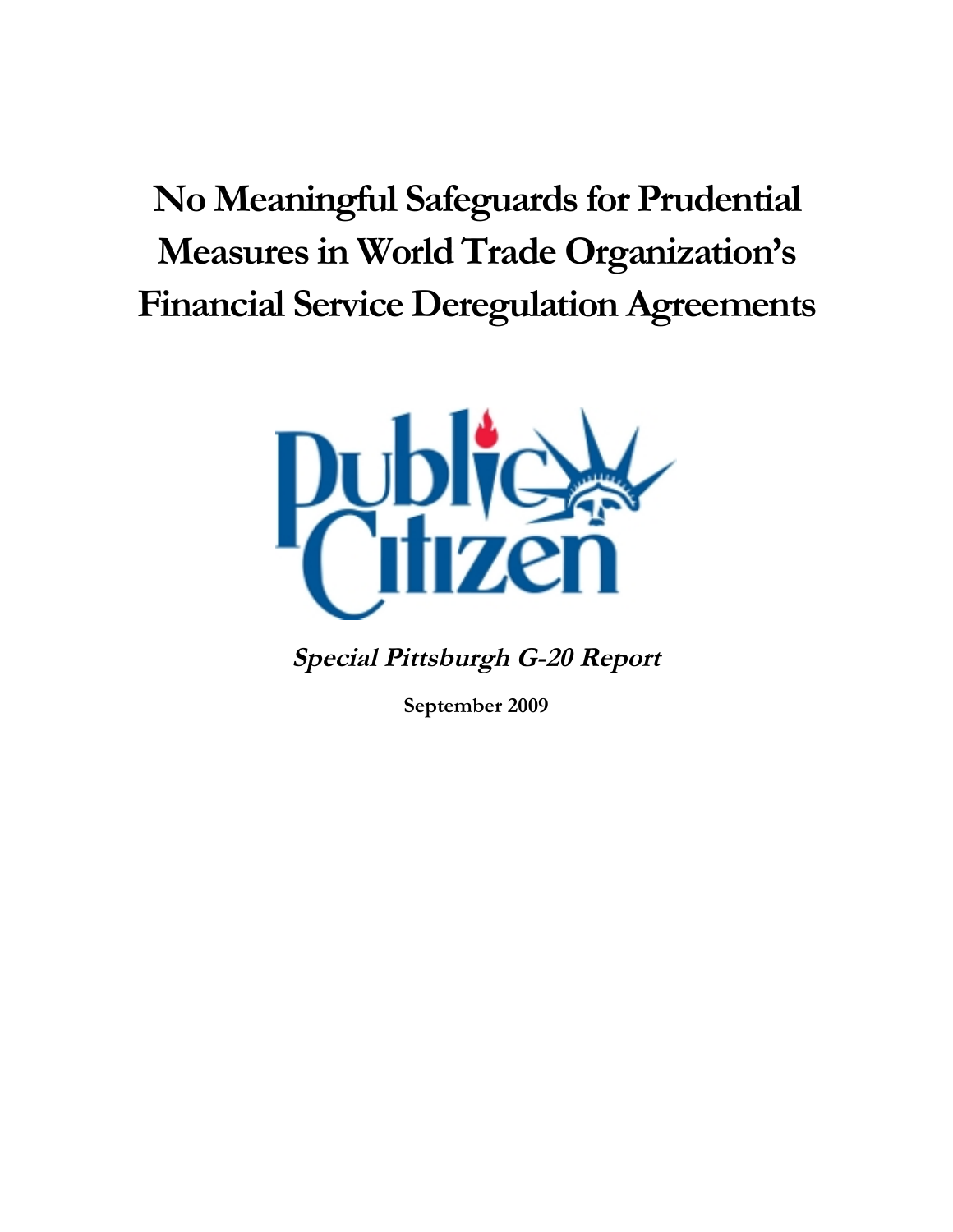*© 2009 by Public Citizen's Global Trade Watch. All rights reserved. No part of this document may be reproduced or utilized in any form or by any means, electronic or mechanical, including photography, recording, or by information exchange and retrieval systems, without written permission from the authors.*

*Public Citizen is a nonprofit membership organization in Washington, D.C., dedicated to advancing consumer rights through lobbying, litigation, research, publications and information services. Since its founding by Ralph Nader in 1971, Public Citizen has fought for consumer rights in the marketplace, for safe and secure health care, for fair trade, for clean and safe energy sources, and for corporate and government accountability. Visit our web page at http://www.citizen.org.*

*Acknowledgments: This report was written by Todd Tucker and Lori Wallach. Thanks to Ellen Gould, Chakravarthi Raghavan, Kevin Gallagher, Mohammad Khan and McKenzie Millar for their helpful ideas and research.*

*Additional copies of this document are available from: Public Citizen's Global Trade Watch 215 Pennsylvania Ave SE, Washington, DC 20003 (202) 546-4996 PC Product ID No: E9034*

#### *Other Titles by Public Citizen's Global Trade Watch division:*

Panama FTA Would Undermine U.S. Efforts to Stop Offshore Tax-Haven Abuse and Regulate Risky Financial Conduct (April 2009) Closing Santa's Sweatshop: How to Deliver on Obama's and Congress' Toy-Safety and Fair-Trade Promises (December 2008) Election 2008: Fair Trade Gets an Upgrade (November 2008) *The Rise and Fall of Fast Track Trade Authority (August 2008) Federalism and Global Governance: Comparative Analysis of Trade Agreement Negotiation and Approval Mechanisms Used in U.S. and Other Federalist Governance Systems (August 2008)* Prosperity Undermined: Economic Outcomes During Fast Track-NAFTA-WTO Era (Aug. 2008) Presidential Candidates' Key Proposals on Health Care and Climate Will Require WTO Modifications (February 2008) Santa's Sweatshop: Made in D.C. With Bad Trade Policy (December 2007) Trade Deficit in Food Safety (July 2007) Peru-U.S. "Free Trade Agreement" Would Help Lock-In Failed Social Security Privatization in Peru (June 2007, with Americans for Democratic Action and USAction) States' Rights and International Trade: A Legislator's Guide to Reinvigorating Federalism in the Era of Globalization (February 2007) Election 2006: No To Staying the Course on Trade (November 2006) How Politics Trumped Truth in the Neo-Liberal Revision of Chile's Development (Sept. 2006) The WTO's Empty Hong Kong "Development Package": How the World Trade Organization's 97% Duty-Free Proposal Could Leave Poor Countries Worse Off (June 2006; with ActionAid) *Whose Trade Organization? A Comprehensive Guide to the WTO (New Press, 2004)*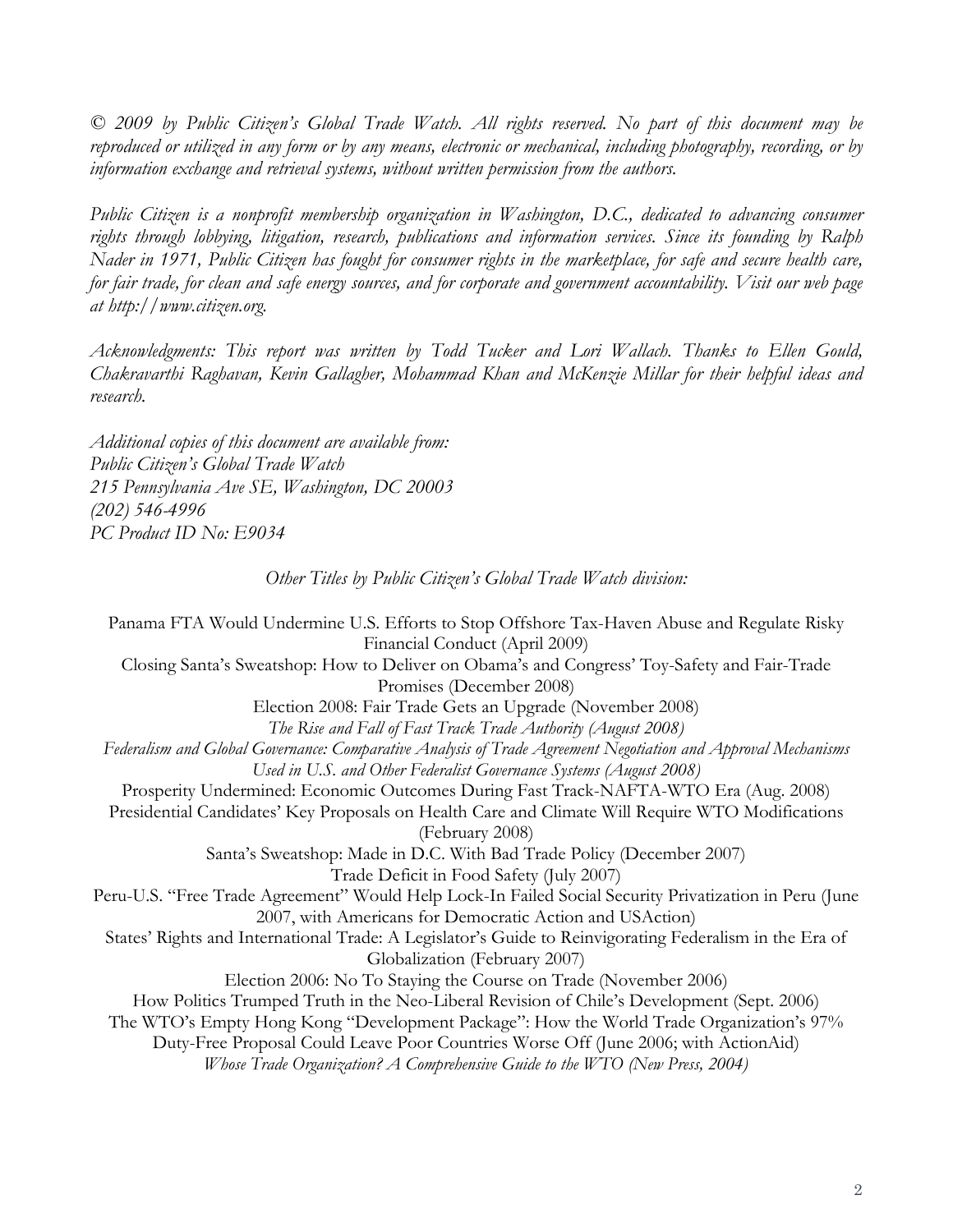## **Executive Summary**

This report's first section examines the existing financial services deregulation requirements of the World Trade Organization (WTO), and the proposed expansion of these through the "Doha Round" of trade talks. Just some of the WTO limitations many governments have placed on their financial regulatory policies are:

- A "standstill" on financial regulation of sectors already committed to WTO jurisdiction, so countries risk WTO challenges if they reregulate elements of the financial industry.
- A ban on policies that limit the size of financial institutions (aimed at dealing with the too big to fail problem), regardless of whether such rules apply equally to domestic and foreign firms.
- Foreign firms must be allowed to offer any new financial product or services no matter how risky – limiting the ability of countries to keep out harmful products, such as the credit default swaps and collateralized debt obligations that fueled the current financial crisis.
- Government aid to the financial industry cannot favor domestic over foreign companies even inadvertently.

When the WTO's financial services provisions were negotiated and implemented in the 1990s, there was a prevailing consensus that the shift towards expansive deregulation would be permanent. This consensus has been all but swept away after the 2007-09 financial meltdown, but the binding WTO obligations remain. Many members of Congress and legislators in other nations now grappling with how to best reregulate the financial sector remain largely unaware that these WTO rules require countries to maintain the very financial sector policies that led to the crisis and could pose impediments to effective reregulation.

As this significant problem has begun to bubble to the surface – in the Stiglitz Commission report, in a G-24 paper, and in various analysis from consumer and development organizations – WTO defenders have tried to shut down the needed review and renegotiation of these WTO provisions. First, they claimed that the WTO does not require deregulation, only "liberalization." Then, faced with the plain deregulatory language of the actual WTO provisions, they switched their defensive argument to focus on a provision on "domestic regulation" of financial services, sometimes (disingenuously) called the "prudential exception" or "prudential carve-out." However, as this paper shows, this provision offers no safe harbor for financial safety measures – in that it contains a self-cancelling loophole. Unfortunately, similar restrictions on countries' financial service prudential regulation were placed by the Bush administration in nine current and three pending trade and investment agreements – most of which additionally provide private foreign investors with standing to challenge governments' financial stability measures before foreign tribunals to claim cash compensation.

We conclude with some suggested changes to the current WTO provisions, so that financial stability proposals could be truly protected from challenge under trade and investment pacts.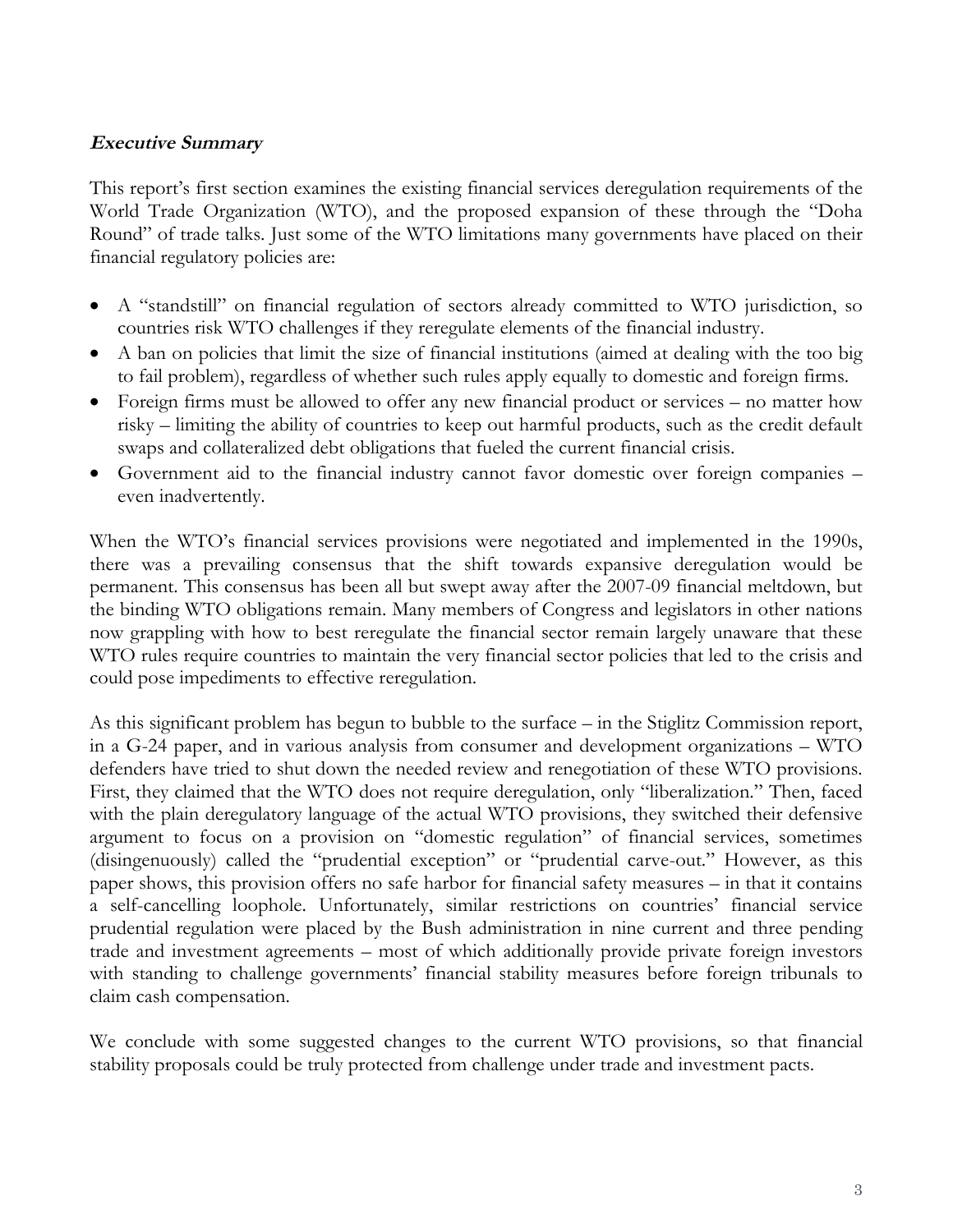## Financial Deregulation Required by Existing WTO Rules and "Doha Round" Proposals

*Foreclosed homes. Lost jobs. Collapsing banks. The greatest government involvement in the economy in generations.* While these headlines dominate the news, one of the root causes of this crisis has largely been ignored: over the last several decades, the U.S. government and corporations have pushed extreme financial deregulation worldwide using "trade" agreements and international agencies.

The WTO oversees 17 commercial agreements and has locked in domestically and exported internationally a model of extreme financial service deregulation. While many people still assume our trade pacts are about traditional matters, such as tariff cuts, in fact, the WTO requires signatory countries – including the United States – to conform their domestic policies to an expansive *non-trade* deregulatory agenda.

And, contrary to claims by defenders of the WTO, there is no WTO exception that provides a safe harbor for provisions related to "prudential" measures, i.e. those aimed at safeguarding the stability of the financial system. The recent ruling in the "Fireman's Fund" case under the North American Free Trade Agreement (NAFTA) (explored in more detail below) unfortunately demonstrated how a tribunal interpreting even NAFTA's more meaningful financial regulatory safeguards can impose its own interpretation of what is considered a prudential matter over a government's judgment.

The WTO's General Agreement on Trade in Services (GATS) and several related texts house particularly expansive financial services deregulation requirements. The related texts include the GATS Annexes on Financial Services, the Second and Fifth Protocols to the GATS, the Understanding on Commitments in Financial Services, and countries' GATS schedules of financial services commitments.<sup>[1](#page-21-0)</sup> Although the specific negotiations around most of these financial services provisions occurred after Congress' 1994 vote on the Uruguay Round negotiations that established the WTO, the later WTO financial services package was never brought to Congress for a vote.

The *binding* terms of these WTO pacts are the exact opposite of the *non-binding* terms of various international accords between banking, securities and insurance supervisors, which attempt (however imperfectly) to create a global regulatory floor. Rather, **the WTO financial service rules constitute a global regulatory ceiling**. The WTO includes a dispute settlement system with foreign trade tribunals empowered to instruct the United States and other nations to eliminate WTO-forbidden financial service regulations, with trade sanctions authorized for failure to comply. To date, WTO tribunals have ruled against the domestic policy in question in nearly 90 percent of the cases brought before them.[2](#page-21-1) Not surprisingly, the WTO financial services agenda – an unusually potent system of international rules – was pushed by the top financial institutions that stood to make short-term gains from deregulation, including AIG and Citigroup.[3](#page-21-2)

Despite the little-known history of the WTO financial services negotiations, some analysts and groups are starting to take note of its requirements. The United Nations Commission of Experts on Reforms of the International Monetary and Financial System, chaired by Nobel Prize winner Joseph Stiglitz, has said: "The framework of financial market liberalization under the Financial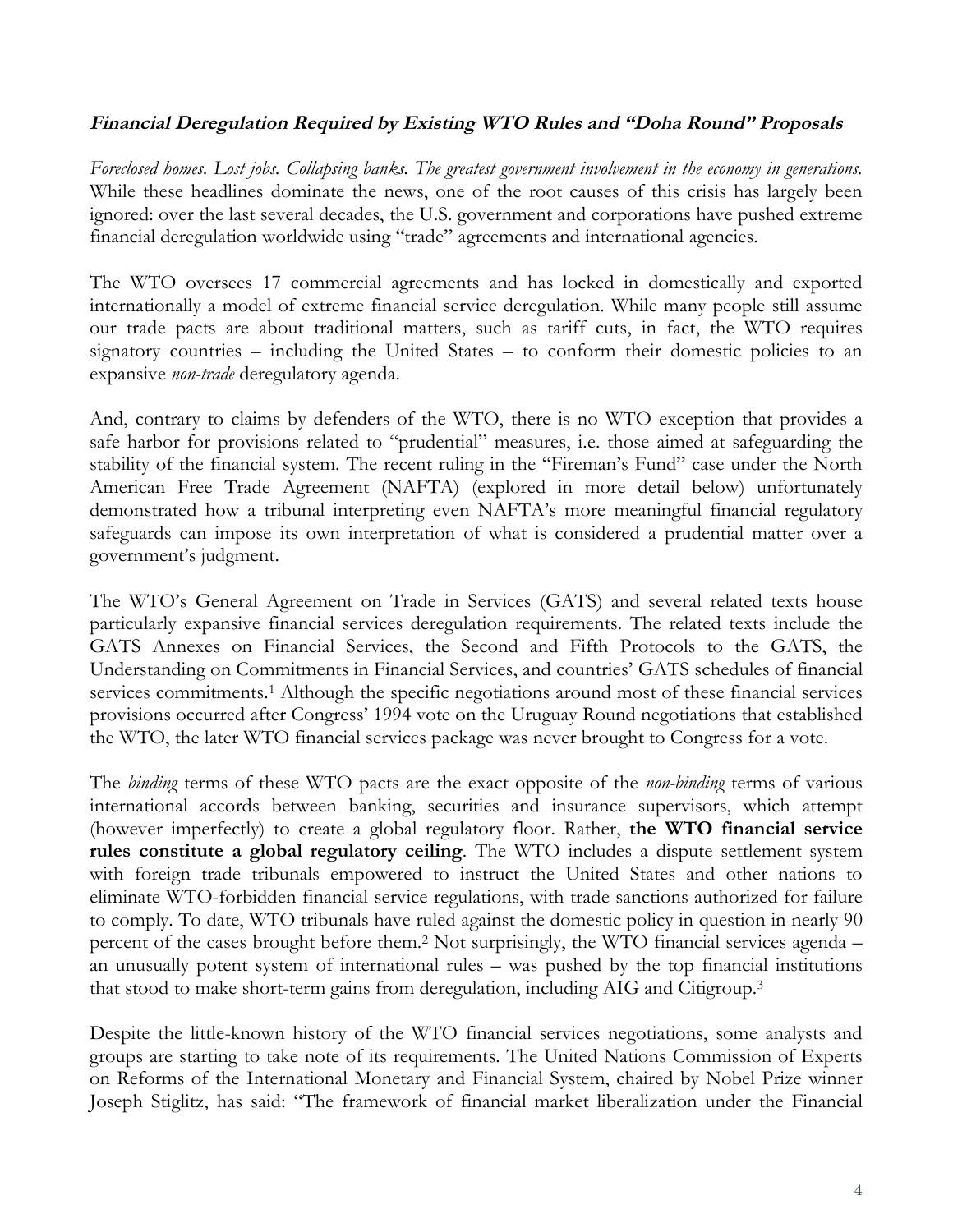Services Agreement of the WTO may serve to restrict the ability of governments to change the regulatory structure in ways which support financial stability, economic growth, and the welfare of vulnerable consumers and investors." [4](#page-21-3) Americans for Financial Reform – the umbrella organization for consumer and labor groups advocating U.S. reregulation – has said "existing and prospective pacts that contain deregulatory obligations and constraints on oversight must be renegotiated so that policymakers can implement the consensus call to address the crisis in the manner they see fit without the threat of trade suits."[5](#page-21-4)

This growing public awareness – about trade agreement constraints on reregulation generally and the WTO's financial service deregulation terms specifically – has worried some who pushed that system in the first instance and support its expansion. First, they understand the political liability of more people understanding that the already beleaguered WTO expansion negotiations, called the WTO "Doha Round," includes *further* financial deregulation as a key agenda item. Second, to date, the WTO financial service deregulation dictates, which went into effect for over 100 nations in 1999 (following implementation of the final financial services terms), have largely escaped attention, and thus calls for reform have not yet included changes to WTO rules.

As a result, those on the defensive have now begun to make misleading arguments that the WTO rules do not require financial service deregulation. First they claimed that WTO rules do not require deregulation, but only "liberalization" or "market access." However, even a superficial review of the actual texts in question shows that is patently false. Thus, the latest line of argument is that a provision entitled "Domestic Regulation" in the GATS Annex on Financial Services "carves out" all financial service prudential regulations from coverage by the WTO's deregulatory requirements. WTO defenders claim that this provision, which they sometimes (disingenuously) call a "prudential exception" or "prudential carve-out," [6](#page-21-5) allows WTO countries to maintain – or implement new – policies to regulate financial services. Yet, a closer look at the actual language in the GATS Annex's Article 2(a) shows that the provision – which applies to all 153 WTO signatory governments – provides no safe harbor from WTO challenge of financial stability measures:

"2. *Domestic Regulation:* (a) Notwithstanding any other provisions of the Agreement, a Member shall not be prevented from taking measures for prudential reasons, including for the protection of investors, depositors, policy holders or persons to whom a fiduciary duty is owed by a financial service supplier, or to ensure the integrity and stability of the financial system. **Where such measures do not conform with the provisions of the Agreement, they shall not be used as a means of avoiding the Member's commitments or obligations under the Agreement**" [emphasis added].

As the second sentence makes clear, the provision may only be used to defend regulatory policies *if* such policies do not undermine the commitments and obligations established through the other WTO rules. This effectively eviscerates the use of the provision to protect domestic regulatory policies that a country may have in place or may newly implement from WTO challenge. That is to say, country A's policy would only be challenged by country B if B thought that it was losing out commercially – because A's policy was undermining A's obligations and commitments. (Indeed, a true "carve-out" would have excluded prudential measures from WTO coverage altogether.)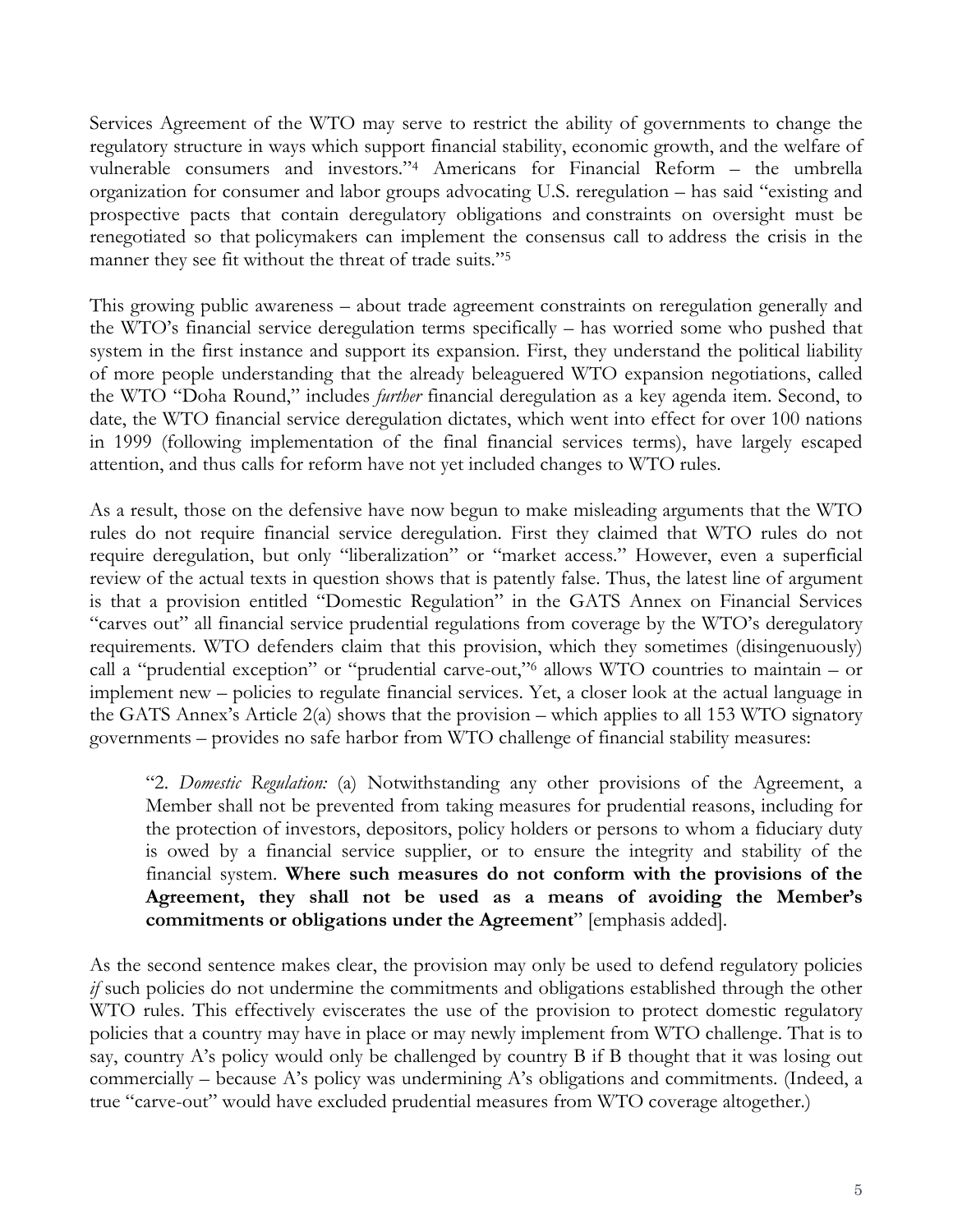And, the constraints on WTO signatory countries' financial service sector regulations are expansive and onerous: [7](#page-21-6)

- **No limits on size**: The GATS Market Access rules (contained in Article XVI(2) of the GATS text) prohibit government policies that limit the size or total number of financial service suppliers in covered sectors.<sup>[8](#page-21-7)</sup> This ban applies absolutely. If a country has signed up its financial services to meet these rules – and the United States did for a broad swath of them – then that country simply may not maintain or enact such size-limiting policies, even if they apply equally to domestic and foreign firms. This is one of the clearest examples of how the WTO rules implement a broad domestic deregulation agenda rather than applying only to how *trade* in services may be regulated. These WTO rules ban limits on the value of service transactions, number of service operations, or number of employees – and requirements that services be provided by specific types of legal entity, like a branch or non-profit agency. This GATS obligation – which binds most WTO member countries with respect to financial services – could make it difficult to solve the "too big to fail" problem identified by such economists as former IMF chief economist Simon Johnson.[9](#page-21-8)
- **No bans on risky activities:** Under the above-cited market access rules, a country *may not ban a highly risky financial service* in a sector (i.e. banking, insurance, or other financial services) once it has been committed to meet GATS rules. A WTO tribunal has already established the precedent of this rule's strict application: the U.S. Internet gambling ban – which prohibited both U.S. *and* foreign gambling companies from offering online gambling to U.S. consumers – was found to be a "zero quota" and thus violate GATS market access requirements.<sup>[10](#page-21-9)</sup>
- **Top-down coverage of certain financial services:** The dictate to deregulate and the limits on reregulation are even more extreme for the 33 countries that agreed to additionally adopt the WTO Understanding on Commitments in Financial Services. [11](#page-21-10) This text established further deregulation obligations. While most WTO countries are only responsible for complying with GATS constraints with respect to the financial service sectors they have explicitly listed in their schedule of specific commitments, countries adopting the Understanding additionally agree to so-called "top-down" commitments in certain sectors. (Top-down means service sectors are default fully covered by all of the agreement's obligations and constraints *unless* a county specifically schedules limits to them. This is the opposite of the "bottom-up" approach that WTO signatory countries otherwise used for binding other service sectors to coverage of the GATS market access and national treatment rules, where only the sectors that countries affirmatively list are bound to comply with those rules.) For the nations that adopted the Understanding – which also include Nigeria, Sri Lanka, Turkey and most of the developed countries – there is an absolute requirement to allow financial service providers to establish a commercial presence (i.e. set up operations in your country) in all financial service sectors under the privileged terms of the market access rules (for instance, the host country may apply no limits on size unless it scheduled such an exception, which the United States did not). These countries additionally agreed on a top-down basis to allow a significant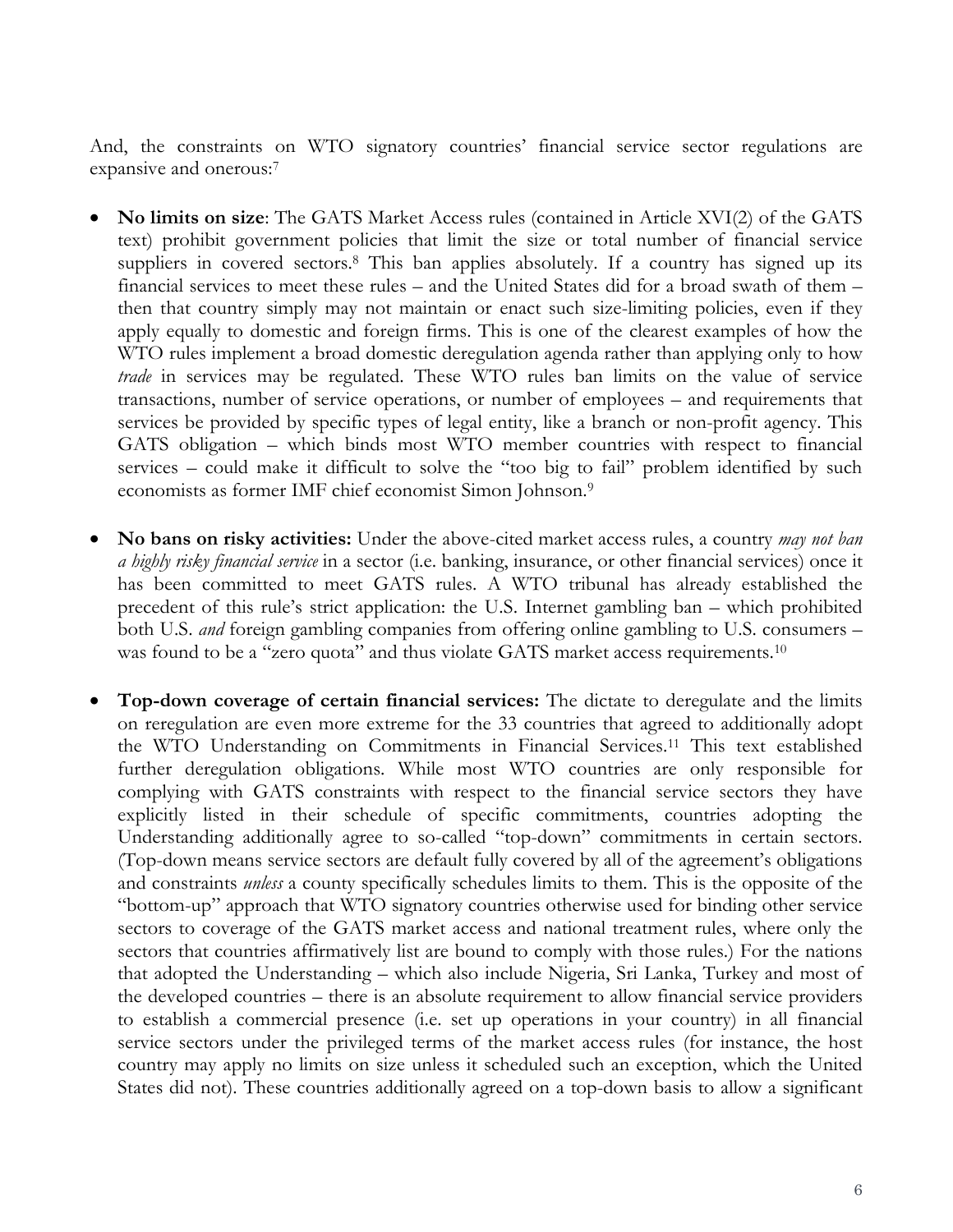list of financial services to be traded across borders – even when such cross-border service flows pose additional regulatory concerns.<sup>[12](#page-21-11)</sup>

- **Standstill on new regulation:** For countries that signed on to the Understanding, there is also a freeze on new regulations in covered financial service sectors that conflict with the various regulatory constraints otherwise established in the WTO texts. This so-called "standstill" provision is contained in the Understanding's Article (A), and reads: "*Any conditions, limitations and qualifications to the commitments noted below shall be limited to existing non-conforming measures*." The effect of this provision is to lock countries into the level of deregulation they agreed to in the 1990s. There is a vast array of reregulation proposals that might run afoul of this provision, which was drafted when most rich countries were rapidly deregulating their financial sectors. The current crisis proves that this deregulatory push was severely misguided, as was its lock-in through binding trade pacts like the WTO.
- **No bans on new financial service products:** The Understanding's Article B(7) also obliges the United States and the other 32 countries that adopted it to ensure that foreign financial service suppliers are permitted "to offer in its territory any new financial service." This is a direct conflict with the various proposals to limit various risky investment instruments, such as certain types of derivatives.
- **Competitive deregulation of even policies that apply to domestic and foreign firms alike:** There is also an obligation in the Understanding to "*endeavour to remove or to limit any significant adverse effects on financial service suppliers of any other Member of: non-discriminatory measures that prevent financial service suppliers from offering in the Member's territory, in the form determined by the Member, all the financial services permitted by the Member; non-discriminatory measures that limit the expansion of the activities of financial service suppliers into the entire territory of the Member; measures of a Member, when such a Member applies the same measures to the supply of both banking and securities services, and a financial service supplier of any other Member concentrates its activities in the provision of securities services; and other measures that, although respecting the provisions of the Agreement, affect adversely the ability of financial service suppliers of any other Member to operate, compete or enter the Member's market…*" [13](#page-21-12) Meanwhile, all WTO members may be required to show that (among other limits) their service sector regulations are "not more burdensome than necessary to ensure the quality of the service," and are "objective," "reasonable," and "relevant." The obligations are contained in the Understanding's Articles 10 and 11 and in GATS Article VI.[14](#page-21-13) That is to say that a WTO signatory country may challenge another's service sector regulations as failing to meet these criteria, and then a WTO tribunal would make the subjective decisions about the reasonableness and relevance of the challenged countries' laws. One aspect of the Doha Round service sector negotiations is to adopt a new agreement on "Disciplines on Domestic Regulation" that would amplify the existing Article VI(4) text with more specific constraints on service sector regulation. These rules affect even those regulations that apply equally to domestic and foreign firms. Such provisions could pose severe problems for attempts to restore financial stability.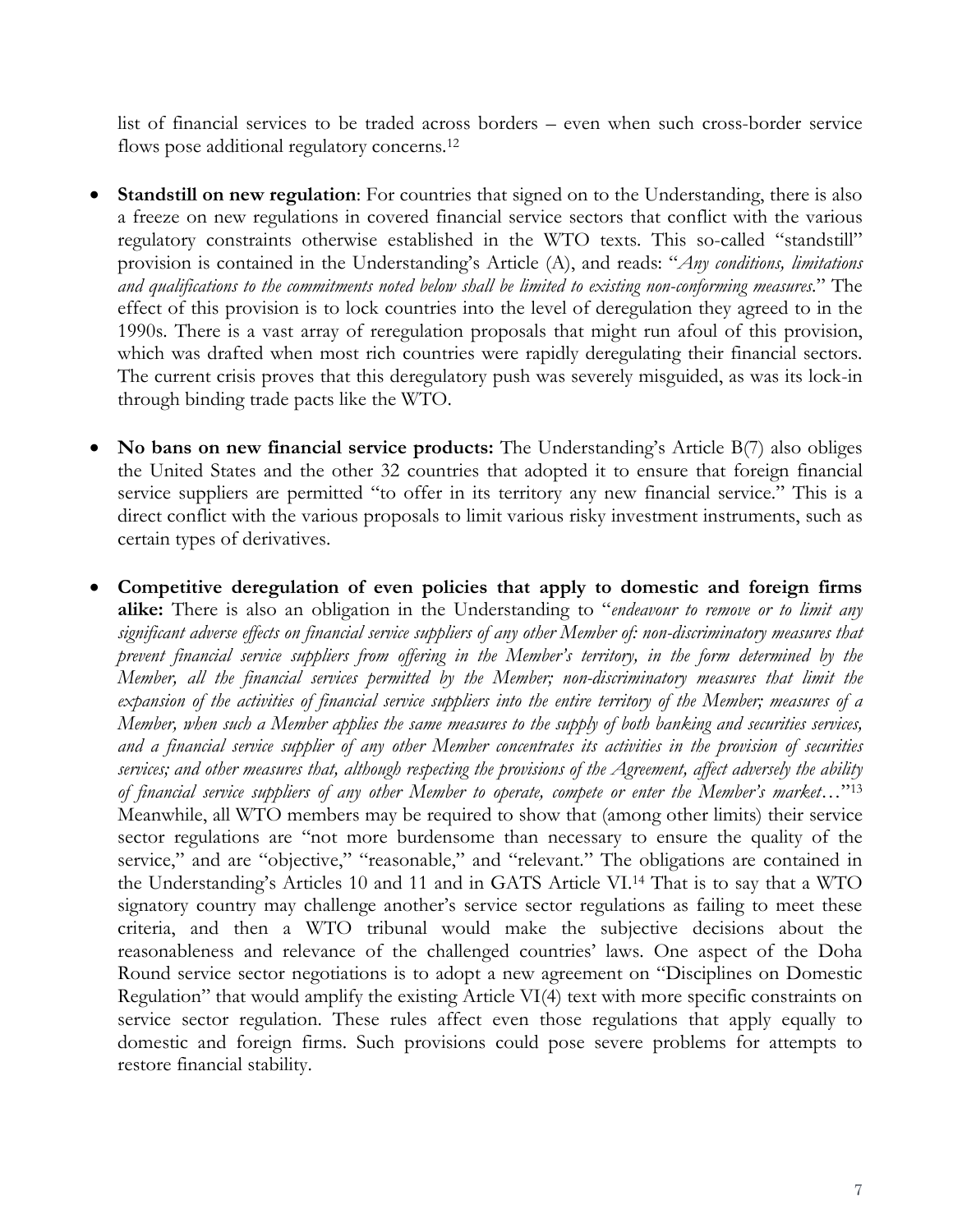To make matters worse, while the November 2008 and April 2009 G-20 Summit declarations have called for financial reregulation on the one hand, on the other, they have simultaneously called for completion of the WTO Doha Round[15](#page-21-14) – one plank of which is *further* deregulation.[16](#page-21-15) Among the specific Doha Round proposals that would further financial services deregulation:

- **WTO countries are under pressure to submit additional financial sectors to the GATS market access rules.[17](#page-21-16)**
- "**[I]ncreased use of the Understanding by Members as a minimum standard for liberalization."[18](#page-21-17)** This would mean more countries would be required to allow in all new risky financial products and services of foreign firms, and also to allow establishment of foreign firms operations within their countries, unconstrained by size-limiting regulations, along with all of the Understanding's other deregulatory terms noted above.
- **New global limits on regulations of the accountancy sector**. If the Doha Round were concluded, one of the texts that would be *automatically* implemented as part of it is new "disciplines" to restrict non-discriminatory regulations in the accounting sector. These disciplines, which the infamous Arthur Andersen firm helped formulate,<sup>[19](#page-21-18)</sup> will restrict accounting regulations to what WTO tribunals judge "necessary," putting pressure on governments to deregulate as much as possible.
- "**Standstill on certain non-discriminatory measures.**" [20](#page-21-19)
- "**Improved ability to sell products to locals or provide services from offshore; greater flexibility in the number and types of products which can be offered,"**[21](#page-21-20) which could undermine policies aimed at keeping toxic financial products offered elsewhere out of domestic markets. It could also undermine measures aimed at countering financial transfers with tax haven countries.
- **Elimination of differences in regulatory structure between state, local and federal governments.[22](#page-21-21)** In countries where subfederal regulations are stronger than federal regulation, such downward harmonization can reduce financial stability.

As a sign-on letter to President Obama in advance of the G-20 Pittsburgh Summit noted: "rather than calling for completion of the current Doha Round agenda (as they did in November and April), the leaders of the G-20 countries must agree to review and repair the existing WTO limits on financial service regulation and devise a future WTO negotiating agenda that takes into consideration the harsh lessons of the crisis." The letter was signed by Americans for Financial Reform and 50 other groups representing over eight million Americans.[23](#page-21-22)

The trade-pact threat to financial reregulation is not merely a hypothetical problem. The *Wall Street Journal* reports that the U.S. and UK governments may be lobbying against other European countries' proposed non-discriminatory leverage restrictions for hedge funds, with UK officials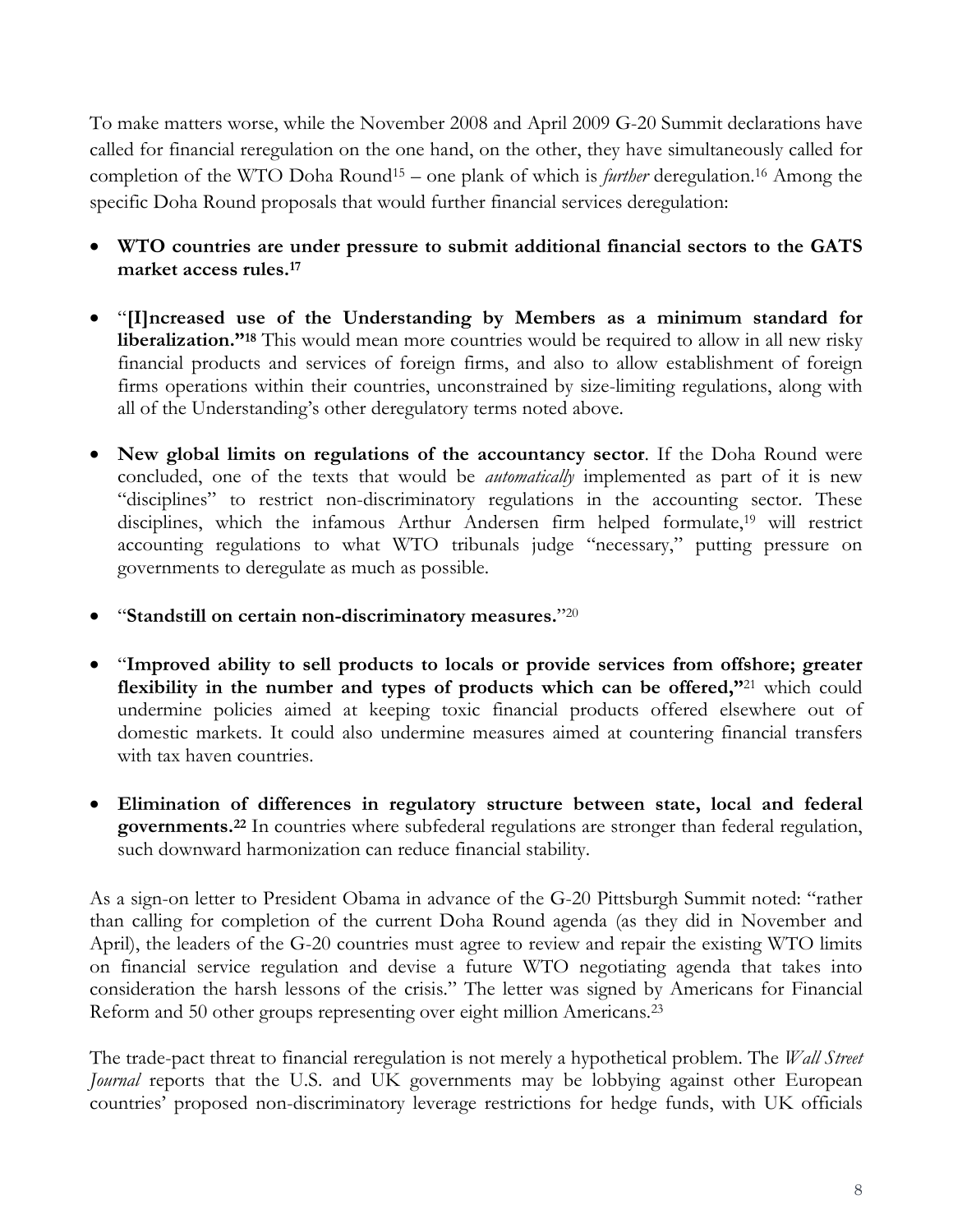calling the proposal a "form of protectionism."[24](#page-21-23) Such lobbying, and the Obama administration's instruction to U.S. regulators that they "should also consider the implications of [certain regulatory] determinations for international agreements negotiated by the executive branch," may well be referencing the onerous WTO requirements.<sup>[25](#page-21-24)</sup>

The mere existence of such an expansive, binding, radical deregulation regime is exactly contrary to the intentions and needs of countries seeking to reregulate. Moreover, the recent wave of controversies with respect to the WTO compatibility of U.S. climate, tobacco, food safety and stimulus bills – where Congress was pressured to back off of public-interest reforms – shows the harmful chilling effect that can occur when mere threats of WTO litigation are made.<sup>[26](#page-21-25)</sup> In these cases, Wall Street and other corporate interests have been able to equate additional legislative checks on their behavior (which may run afoul of certain *non-trade* provisions of the WTO) with sparking a "trade war." Various newspaper editorial boards have eagerly echoed this theme. Foreign governments have jumped on the bandwagon of using impending "trade war" warnings to attack domestic regulatory policies when this furthers their commercial interests. Clearly, the cause of restoring economic stability and prosperity would be better served by more adequately segregating trade and non-trade regulatory concerns, which corporate interests tend to conflate – both out of self-interest, and unfortunately also because our current global architecture gives them an intellectual foundation for doing so.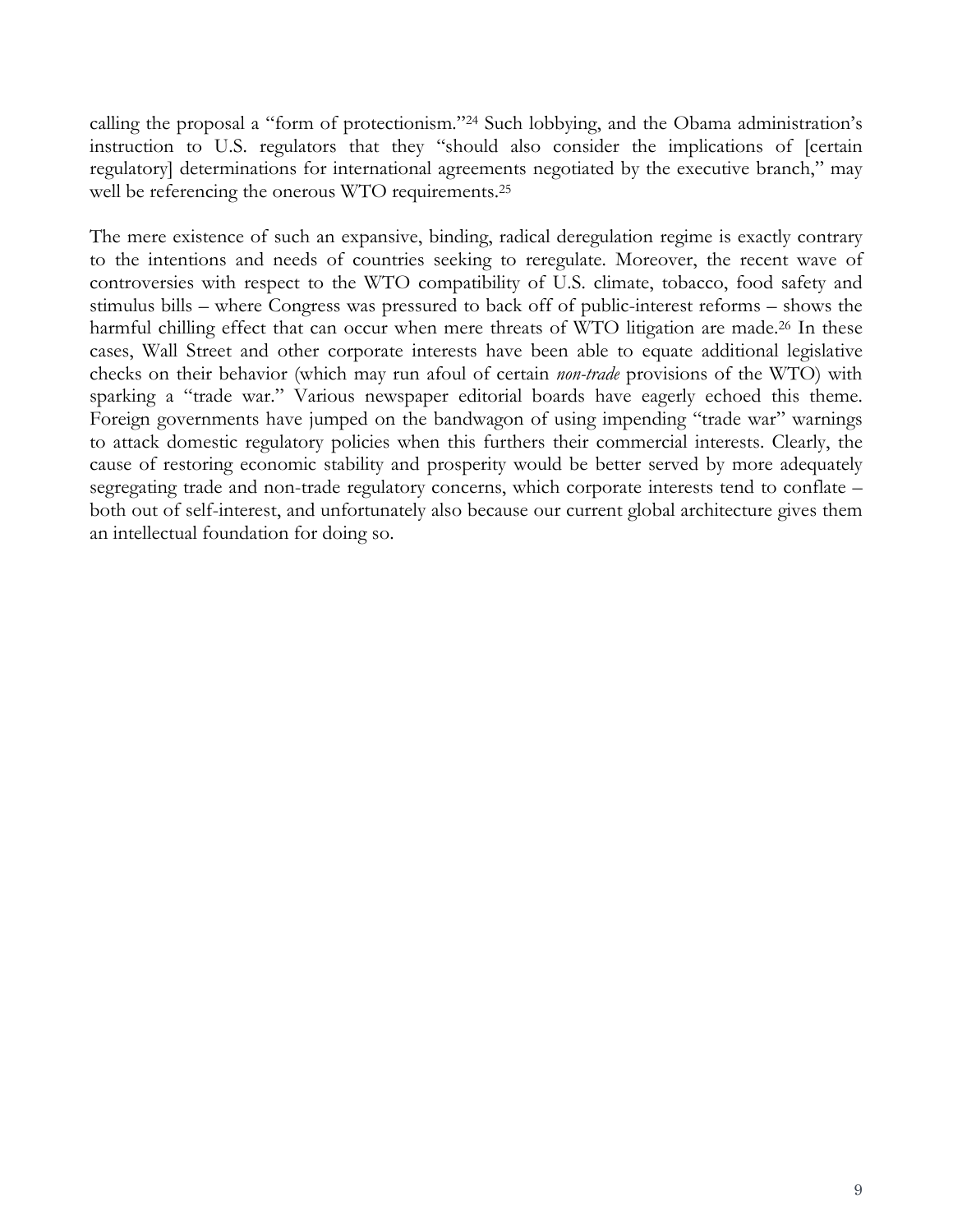## **The GATS Annex "Domestic Regulation" Provision Provides No Meaningful Safeguard for Prudential Measures**

The George H.W. Bush administration – in partnership with other developed country governments – constructed the first drafts of the WTO's GATS, including the early versions of controversial provisions such as the "Domestic Regulation" restriction in the Annex on Financial Services. [27](#page-21-26) These texts served as the basis for the so-called 1991 "Dunkel Draft" of the 1986-94 Uruguay Round General Agreement on Tariffs and Trade (GATT) negotiations, which ultimately led to establishment of the WTO. (The 1991 draft was named for its author, GATT Director-General and Swiss diplomat Arthur Dunkel.) [28](#page-21-27)

The Reagan and Clinton administrations also played important roles in establishing the current WTO financial service deregulation rules. In a sense, if the Reagan administration was the land prospector and clear-cutter for the GATS and its financial services deregulation focus, then the Bush I administration was its architect, and the Clinton administration was its builder, buyer, seller, real estate agent and interior decorator. (And the Bush II administration picked up where Clinton left off.) Thus, the Bush I administration and its contemporaries can be blamed for conceiving of such controversial WTO financial services provisions as the deregulation requirements applying to non-discriminatory measures included in the "market access" provisions, the self-cancelling provisions that fail to safeguard domestic prudential measures, and the extreme deregulation required under the Understanding on Commitments in Financial Services. However, the United States would not have been bound to these constraints without the work of Clinton administration officials such as Timothy Geithner, Larry Summers and Robert Rubin.[29](#page-21-10)

(The GATS part of these rules were finalized in 1993-95 and adopted after a major Clinton administration-led campaign to secure congressional passage of the Uruguay Round. Most of the specific financial services obligations were negotiated thereafter through the Fifth Protocol to the GATS. This text is sometimes called the Financial Services Agreement (FSA). It was finalized only in 1997 and went into effect in 1999, after the Clinton administration pressured other countries to sign on. Stunningly, the Clinton administration signed the United States to comply with the whole 1997 package without seeking congressional approval – thus binding Congress to an array of WTO financial service deregulation requirements not contemplated when the Uruguay Round was approved in 1994.)

Because pre-crisis, the global trend has been towards continual financial service deregulation, to date there has been no WTO dispute settlement case involving the GATS financial services terms. Thus, there is a high degree of uncertainty about the meaning and effectiveness of the Annex on Financial Services provision on domestic regulation, where the last sentence appears to cancel out the first. The most recent scholarly explication of this "self-cancelling" problem can be found in a paper prepared for the G-24. [30](#page-21-28) Ultimately, the decision about if and when a country would be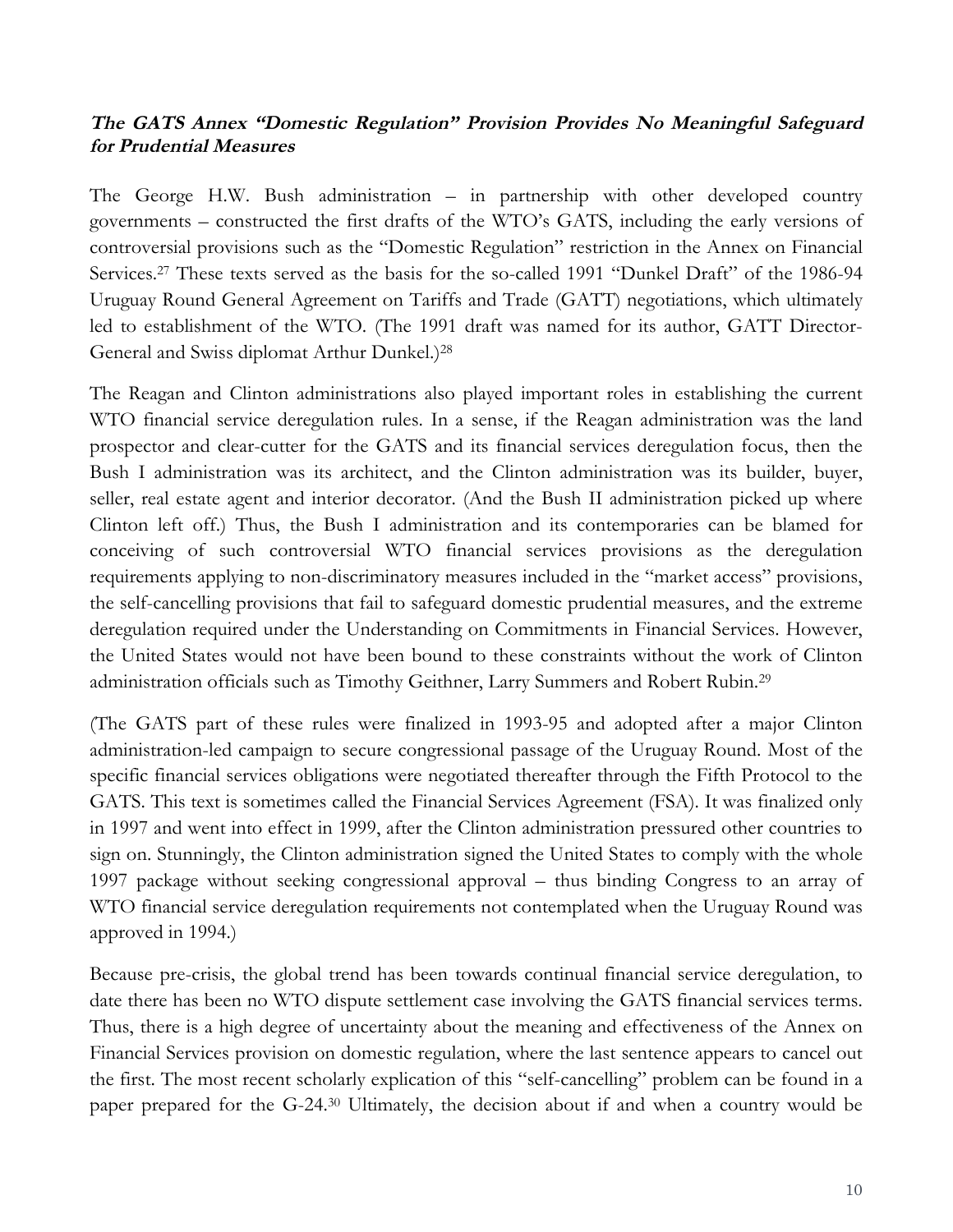permitted to defend a challenged prudential measure through use of this provision would be left to a specific WTO tribunal applying the measure in a specific case. However, the provision's negotiating history, comparative law analysis, and pronouncements by academics and financial service professionals about the provision provide some illumination. A review of these materials reveals several conclusions:

- 1. **There were several alternative proposals for a WTO financial services prudential exception that would have more fully protected financial stability policies, but these were rejected in favor of the actual WTO language**. In June 1990, Felipe Jaramillo, the Colombian diplomat in charge of the Uruguay Round services negotiations, proposed five options for a carve-out provision that could protect countries' financial stability measures. Each of these options would have entailed more policy space than what the United States and other developed country governments desired and eventually obtained in the WTO text. The options "ranged from narrow to broad in scope. The first option provided for a prudential carve-out limited to a qualified national treatment provision. The second option was broader, permitting all 'reasonable' prudential and fiduciary measures. Option three was a variation of option two, enumerating examples of permissible measures. Option four provided for an unqualified right to take such measures. Option five aimed at defining as precisely as possible the prudential actions that would be permitted, so as to reduce legal uncertainties."[31](#page-21-29) Moreover, Malaysia and other Asian nations made a proposal at the time that "measures taken for prudential reasons should not be subject to any dispute settlement procedure."[32](#page-21-30) Instead, the text that was ultimately included in the GATS only covers those prudential measures that do not impair any GATS obligations, including market access. Again, given the expansiveness of the WTO financial service obligations, it is hard to imagine a prudential policy that would be clearly safeguarded by the provision.
- 2. **While analysts disagree about how the GATS Annex provision on domestic regulation would operate if triggered, they all agree that the provision is confusing and that a WTO tribunal would have the final say**. An extensive literature review of articles written by academics and practitioners over more than a decade yielded almost complete unanimity across many different political perspectives that WTO tribunals will ultimately determine what the WTO provisions limiting financial service regulation mean and how and when the provision specifically covering prudential measure can be used – or not.[33](#page-21-13) As noted, because WTO tribunals issue binding rulings against U.S. and other countries' challenged policies (including public interest measures) in nearly 90 percent of the cases, it is a truly worrying proposition that such tribunals will have the final say in deciding when and if countries may maintain financial stability measures (when such policies conflict with the expansive limits on regulation contained in the WTO texts).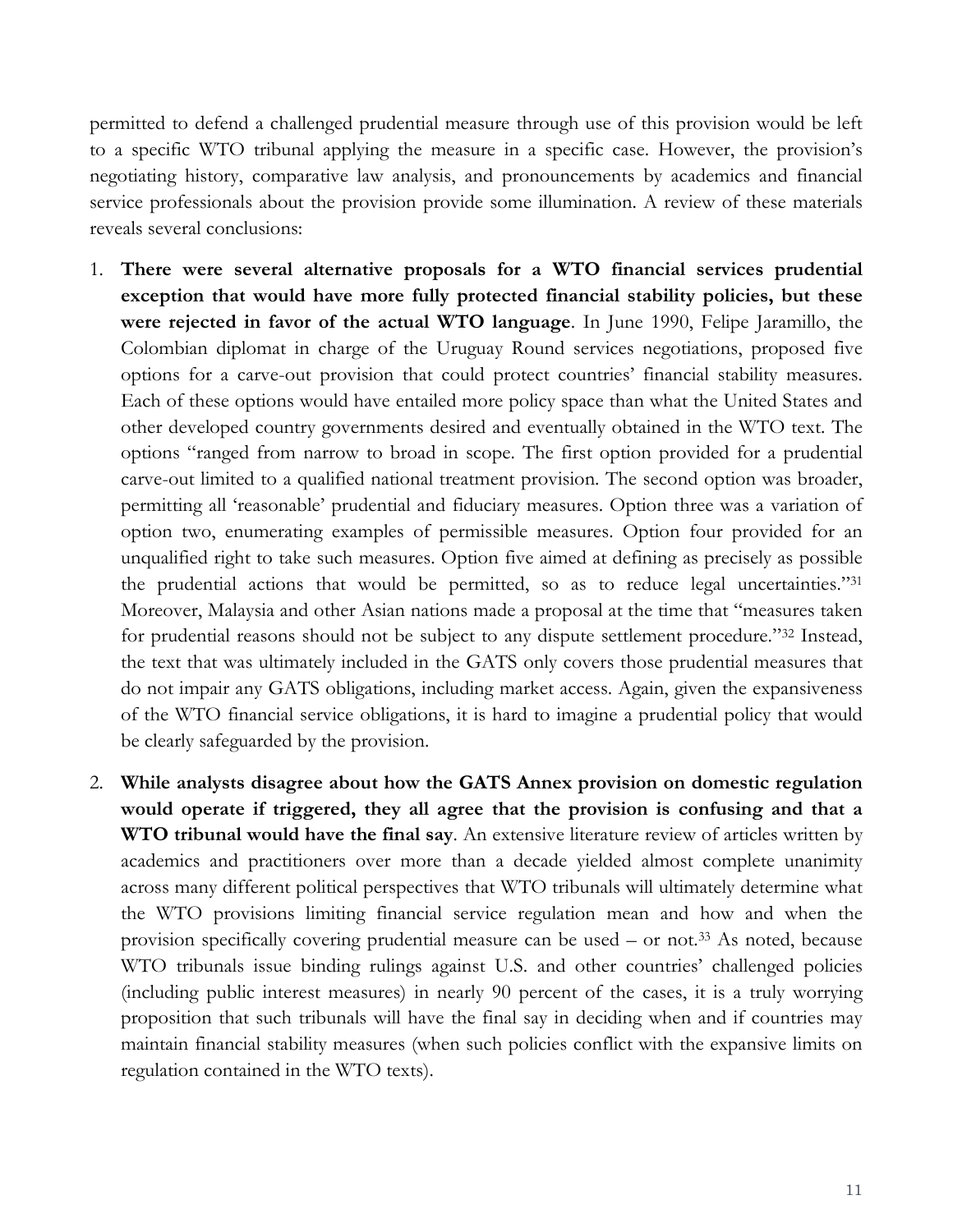3. **Many policies that countries apply for prudential reasons may not be considered prudential by other countries or by WTO panels**. The types of financial service regulations that have been considered "prudential" range from minimum capital requirements for depository institutions, to leverage restrictions, to various consumer protection policies, and beyond. In the Uruguay Round debates, Mexico, India and many other developing countries' representatives stated that infant industry protection applied to promote the development of domestic financial sectors should be considered prudential in nature.<sup>[34](#page-21-31)</sup> Many countries' governments consider restrictions on capital inflows and outflows – both in crisis and non-crisis times – to be prudential in nature.<sup>[35](#page-21-32)</sup> In the current re-regulation debate, there are farranging proposals for enhanced consumer protection measures, including the notion of adopting a precautionary principle approach for new financial instruments (i.e. the burden of proof is on the creator of a new financial product to show it is safe and useful to society and thus should be approved by government regulators). The UK's top financial regulator advocated a variation on this theme, for instance.<sup>[36](#page-21-15)</sup> Indeed, economists across the political spectrum – from the Keynesian Hyman Minsky to the former Federal Reserve economist John Boyd, a self described "laissez faire" economist – have advocated a variety of regulatory interventions to keep banks small and oriented towards community lending.[37](#page-21-16)

How a WTO panel would rule on a challenge to such measures is unclear, but many governments and corporations have let it be known that they favor sharp limitations on which policies should be considered prudential. [38](#page-21-33) Indeed, some pro-GATS scholars suggest that WTO panels should limit the definition of prudential measures to Basel II-type requirements.[39](#page-21-17) (Basel II refers to an agreement reached by central bankers from developed nations – under substantial industry influence – in 2004, which includes highly flawed notions of bank capital adequacy based on banks' own "internal risk models." [40](#page-21-21)) The opening for such a low road approach provided by the mere presence of WTO-GATS-style "disciplines" on domestic regulation can encourage a race to the bottom and lowest common denominator regulation.

4. **Arguments that "diplomatic restraint" will prevail are overstated.** Another of the arguments behind the claim that the WTO financial service provisions do not eliminate countries' prudential policy space is that, as a former U.S. regulator noted, only governments can bring WTO cases.[41](#page-21-34) That is to say, governments would operate under some sort of diplomatic screening process that would result in certain fights not being picked because a government would take into consideration that an attack on another country's prudential regulation could later boomerang into an attack on that country's own policies. This is a highly debatable notion, as most recently demonstrated with Panama's announcement that a major plank in its effort to be removed from tax haven watch lists is to launch WTO cases against countries that put them on such lists.[42](#page-21-35) (Panama has previously commented in WTO sessions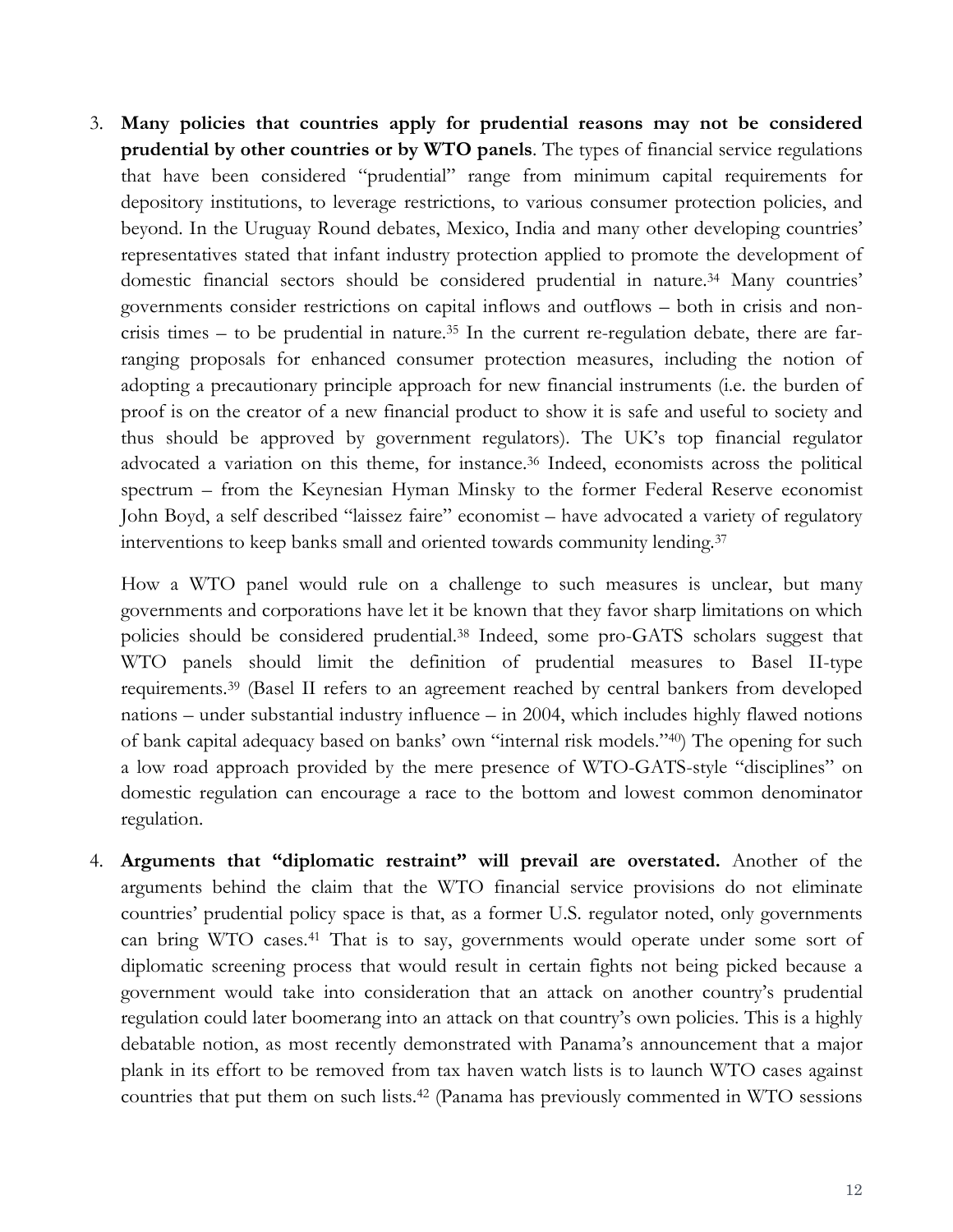that countries that place limits on the financial service transactions of countries deemed tax havens are violating WTO rules.)<sup>[43](#page-21-36)</sup> Some countries' whose economies are highly dependent on tax havens have taken deep commitments under the Understanding (such as Aruba, Liechtenstein, the Netherland Antilles and Switzerland). Such countries may be open to arguments that they have little to lose and lots to gain from launching a WTO challenge (as apparently Antigua was in regards to the Internet gambling case cited above).

5. **The self-cancelling provision on domestic regulation was incorporated into nine recent bilateral trade and investment pacts (and three pending pacts). In most of these, private corporations can directly sue governments for prudential measures**. The GATS' Annex on Financial Services provision on domestic regulation provided the basis for the 2004 Model U.S. Bilateral Investment Treaty's (BIT) provision on prudential regulation,<sup>[44](#page-21-27)</sup> which was contained in BITs with Rwanda and Uruguay.[45](#page-21-10) Similar language was also contained in U.S. "Free Trade Agreements" (FTAs) with Australia,<sup>[46](#page-21-37)</sup> Bahrain,<sup>[47](#page-21-38)</sup> Central America,<sup>[48](#page-21-39)</sup> Chile,<sup>[49](#page-21-11)</sup> Morocco,<sup>[50](#page-21-40)</sup> O[man,](#page-21-28)<sup>[51](#page-21-28)</sup> Singapore,<sup>[52](#page-21-41)</sup> and agreements signed by President George W. Bush but not approved by Congress with Colombia,<sup>[53](#page-21-29)</sup> Korea,<sup>[54](#page-21-42)</sup> and Panama.<sup>[55](#page-21-30)</sup> Many of these deals allow not only governments, but also private investors, to bring cases against prudential measures. Under these FTA "investor-state" enforcement provisions, foreign investors can directly demand cash compensation from governments in foreign tribunals – in addition to the pacts being enforceable by government-to-government dispute settlement tribunals.

Several scholars have argued that such provisions are "in the short term, more likely than any other area of international economic law to give rise to complaint and initiation of legal action" against financial rescue measures.<sup>[56](#page-21-43)</sup> The record shows that private enforcement of these pacts by foreign investors can have a harmful chilling effect on countries' public interest policies.[57](#page-21-44) The GATS Annex on Financial Services provision on domestic regulation has not been tested under the above listed pacts. But Argentina invoked a broadly comparable provision known as the "essential security exception" when corporations such as Enron brought cases against its financial rescue measures under the U.S.-Argentina BIT. Yet, in 100 percent of these cases, tribunalists ruled that *they,* not Argentina, must be the judges of whether the exception constituted a defense against investors' challenges of financial stability measures.[58](#page-21-45) Not only do these cases make clear that it is foreign tribunals, not domestic governments, that are empowered to decide when a particular financial stability measure is indeed prudential, but in these cases the tribunals fully or partially rejected the government's defense, and required the government to pay compensation nearing half a billion dollars.<sup>[59](#page-21-46)</sup>

6. **Even NAFTA's broader prudential exception was deemed subject to challenge: Fireman's Fund case**. The North American Free Trade Agreement (NAFTA) – which was negotiated by the Bush I administration and signed by the Clinton administration – contains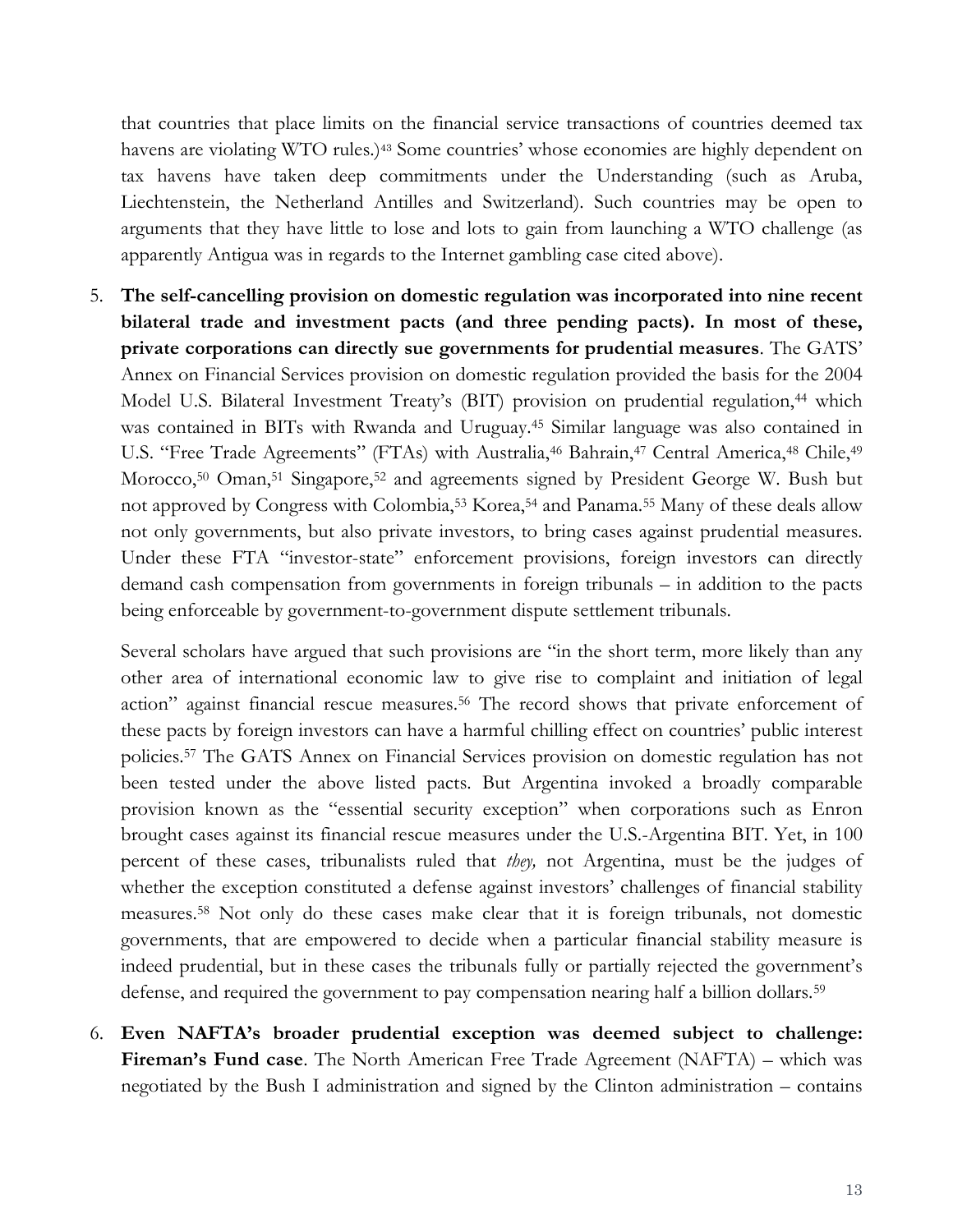language on financial service prudential measures that is more expansive than that contained in the WTO. In particular, the NAFTA provision does not include the self-canceling language.<sup>[60](#page-21-15)</sup> In 1993 congressional hearings on the NAFTA financial services chapter, the NAFTA prudential exception received the unanimous support of the federal and state financial regulators called to testify. (That NAFTA financial service hearing was much more substantive than any hearing that was conducted on the GATS with respect to protection of U.S. prudential measures.) As a representative from the Texas Board of Insurance testified at the NAFTA hearing: "I believe that government regulation of financial services is a complex and difficult process… Improvements in our regulatory systems must continue to be made. Consequently, the ability to simply reserve existing consumer protection, financial soundness, and solvency measures is not in my view sufficient to protect the public. I believe that State and Federal authority to adopt new, reasonable measures must be preserved. I further believe that the NAFTA prudential exception for financial services does this."[61](#page-21-17)

Yet in the NAFTA "Fireman's Fund" challenge of a financial stability measure, a tribunal ruled that even this more robust exception would not necessarily be sufficient to protect a NAFTA signatory country's prudential measure. The target of the challenge was a series of measures related to Mexico's bailout of its financial sector: Mexico deemed these "prudential" in nature, while Fireman's Fund claimed they constituted an indirect expropriation (among other violations) requiring compensation under NAFTA. The tribunal cited writings by the U.S. Treasury Department official who negotiated the NAFTA financial services chapter as support for the conclusion that investors can challenge prudential measures as expropriations, and that tribunals in investor-state cases can decide *whether* challenged measures qualify for the prudential exception. That is to say that even under the more expansive NAFTA language the tribunals, not the governments, get to determine whether a measure is deemed prudential.[62](#page-21-47)

Notably, the "U.S. investor" in this case (Fireman's Fund Insurance Company) was in fact a subsidiary of a German company (Allianz) who also had a Mexican subsidiary (Allianz Mexico). Of course, a German or Mexican investor would not have been able to bring a NAFTA investor-state case against the Mexican government because of complications arising from prudential measures applied to their Mexican investment. But the U.S. subsidiary *did* have such standing. Thus, this case also illustrates how – under current trade agreements – global corporate structures can be used to launch challenges against prudential measures that would not otherwise be possible.<sup>[63](#page-21-48)</sup>

7. **Congress has not had meaningful input on the WTO financial services provisions**. Few in Congress are even aware that these WTO provisions limiting U.S. financial stability measures exist, nor that over 100 countries around the world remain bound to WTO rules that require them to maintain the polices that contributed to the current crisis and limit their ability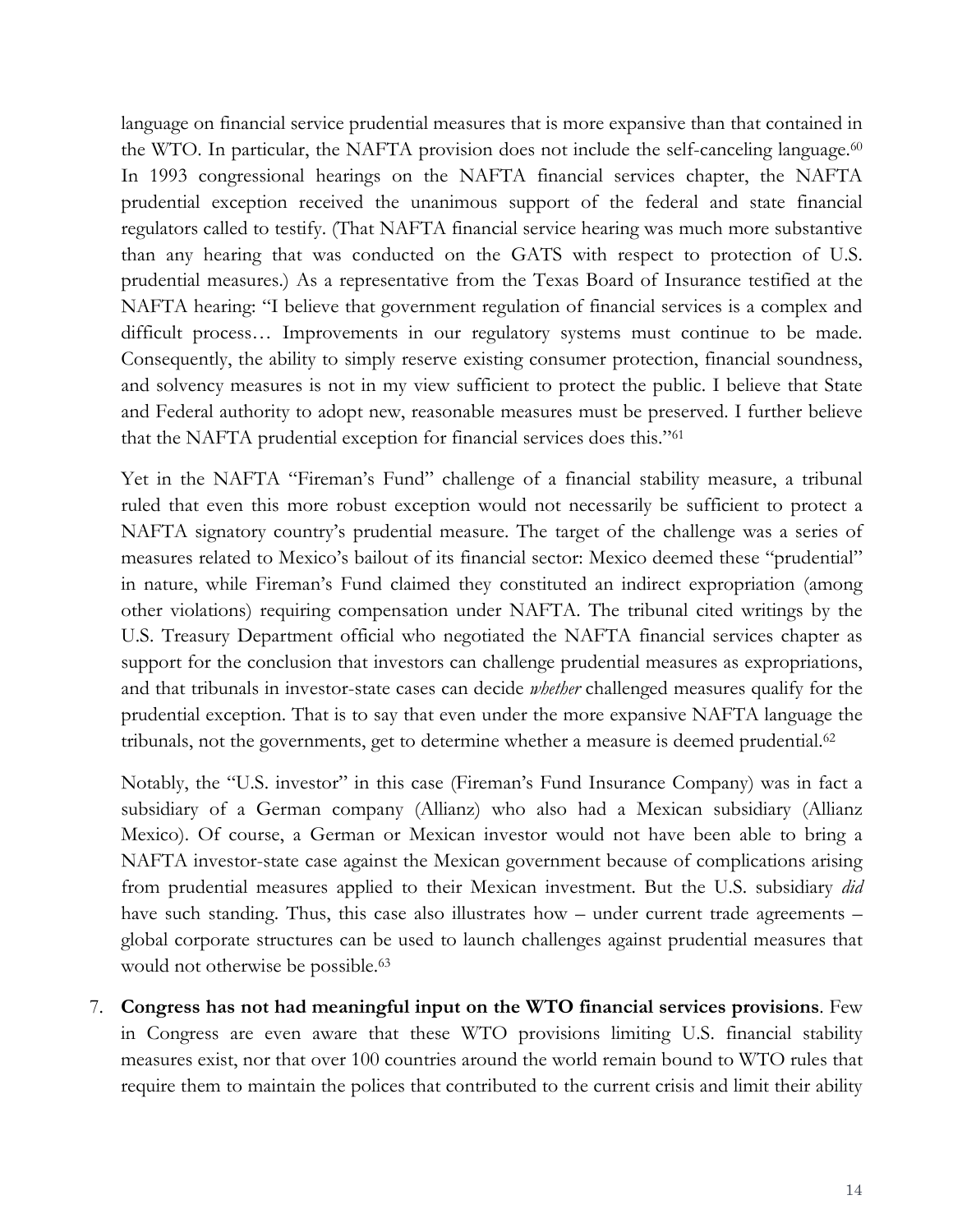to reregulate. [64](#page-21-34) And, there has been virtually no meaningful scrutiny of how and if the WTO's GATS Annex on Financial Services provision on domestic regulation would function. Congress did not have a vote to approve or otherwise formally adopt the 1997 outcome of the later round of WTO financial services negotiations. The 1994 vote on the core WTO agreement, which was conducted under the Nixon-era Fast Track rules, provided Congress a limited role in the formation of the agreement's terms. At the time of the WTO vote, even when directly challenged, few members of Congress would even admit to having read the thousands of pages of the pact and its implementing legislation.[65](#page-21-22) In fact, there have been more references in congressional testimony to the Annex on Financial Services provisions in post-meltdown 2009 (when re-regulation is finally on the table) than in the entire previous history of congressional "oversight" on the matter from 1986 to 2008.<sup>[66](#page-21-23)</sup>

Instead, the prevailing Beltway conventional wisdom for over two decades (among the very few who even knew of such matters) was that the financial services provisions of trade pacts impacted only U.S. financial firms' *offensive* interests in foreign markets, rather than the *defensive* interest of sound domestic regulation. For instance, consider the inquiries of current Financial Services Committee Chairman Barney Frank (D-Mass.), who is among the most informed people in the entire country on financial regulation issues. In his subcommittee's 1993 oversight hearings on the topic, the focus was on whether the financial services talks provided sufficient overseas opportunities for U.S. firms. Whether the WTO rules could expose U.S. financial service regulation to attack was not raised. In 2005, after the various financial crises of the late 1990s had spotlighted certain problems, Frank raised a slightly broader range of concerns, saying, "without the insistence on a total abolition of capital controls, I think we have a broad consensus" on financial service provisions in trade pacts. However, the broader question of how WTO financial services rules could undermine U.S. domestic regulation remained off the table. Frank is not only exceptionally well-informed, but also interested in ensuring the financial system is properly regulated. That these issues were not in his sights suggests a broad lack of awareness of this problem, which will now need to be addressed in the context of reregulation.<sup>[67](#page-21-49)</sup>

8. **The WTO limits on financial regulatory policy undermine governments' ability to adapt to changing circumstances through the normal democratic process**. Former Treasury official Barry Newman, who went on to work at Bear Stearns, was unusually candid in his assessment of the benefits of NAFTA-style trade pacts. He told a 1993 congressional hearing on NAFTA financial services provisions that: "future Mexican governments may change, and they may not have the same attitudes of the current government. The benefit of NAFTA is that it will lock into an internationally legally binding and enforceable agreement the kinds of changes that the present government is seeking and that we are strongly encouraging so that it will be very much more difficult for future governments to pull back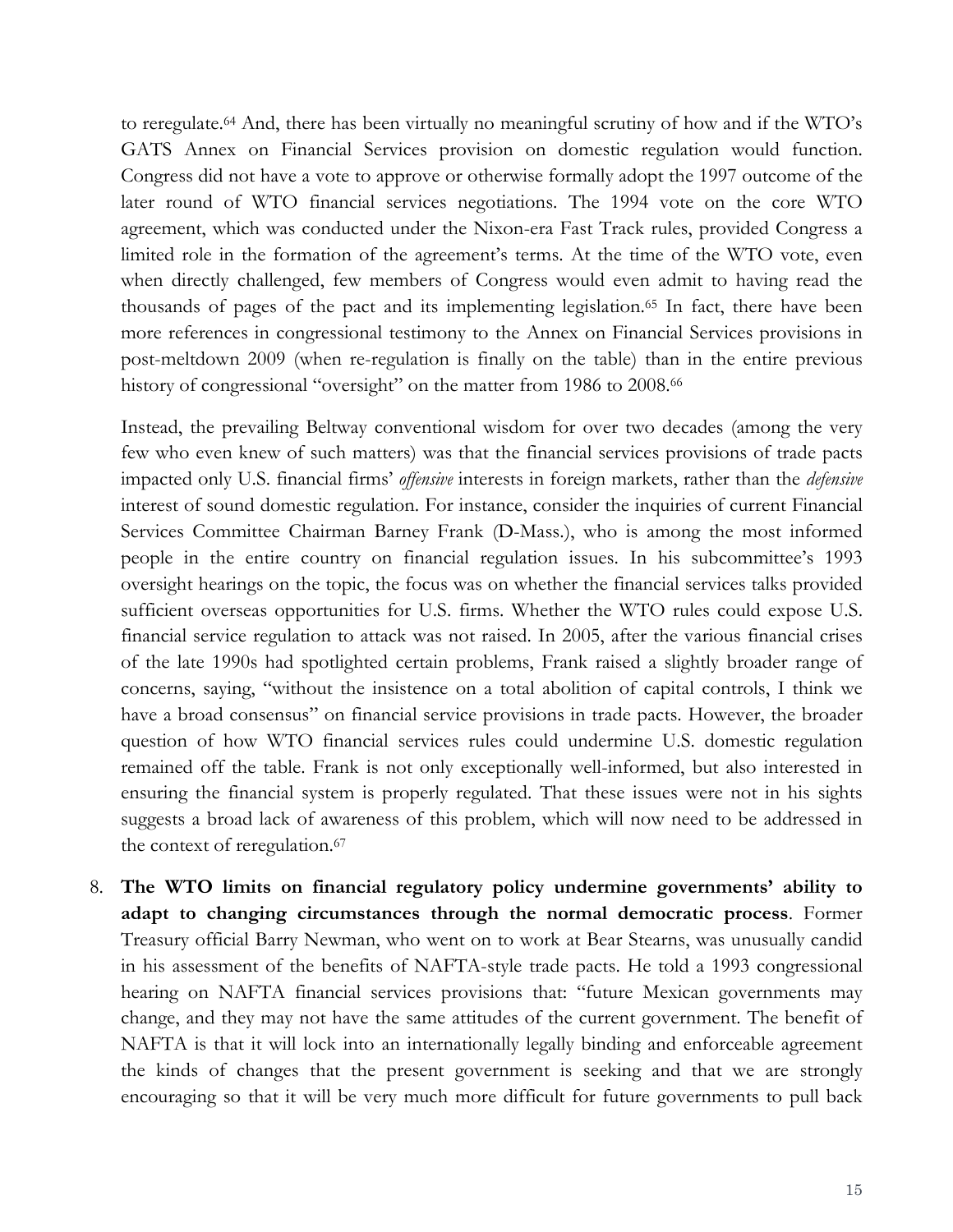from what is now being developed in the context of the NAFTA."[68](#page-21-38) It would be difficult to find a clearer exposition of the real dangers associated with including legally binding limits on domestic financial service regulation in trade pacts. When the WTO financial services provisions were negotiated and implemented, there was a prevailing consensus that the shift to deregulation would be permanent. This consensus has been all but swept away after the 2007- 09 financial meltdown, but the binding trade obligations remain.

9. **Even WTO defenders argue that renegotiation of the GATS rules on domestic prudential regulation of financial services would be useful**. They acknowledge that leaving the definition of acceptable prudential measures up to a WTO panel risks the legitimacy of the entire system. Two such proponents have called for some "clarification of the boundaries of the 'prudential carve-out,'" and note that "it would be far better (in terms of regulatory legitimacy) for such a clarification to arise from a negotiated understanding among regulators than from a panel ruling (regardless of the degree of financial expertise panelists might have)."[69](#page-21-11) Thus, both WTO critics and defenders share an interest in renegotiating this aspect of U.S. international obligations.

### **Conclusion and Policy Recommendations**

This report had examined the WTO's existing financial services deregulation requirements, and their proposed expansion through the "Doha Round" of trade talks. We also examined the history and arguments surrounding the GATS Annex on Financial Services Article 2(a), which fails to provide a safeguard for countries' financial stability measures that may conflict with the WTO's general deregulatory requirements. We noted that very few individuals in the U.S. or globally are aware of these WTO financial service deregulation requirements and the obstacles they could pose to reregulation globally and at home.

We noted that language similar to this restriction has been inserted into nine current and three pending trade and investment agreements – most of which allow private financial services investors with standing to challenge governments' financial stability measures for cash compensation. Under NAFTA, a tribunal ruled that its arbitrators – rather than Mexico's elected government – could decide whether a domestic bailout could be deemed prudential in nature and thus permissible. We also noted that Argentina was denied full use of a somewhat similar "essential security" exception in cases brought by Enron and other corporations under the U.S.- Argentina investment pact, and that the country's taxpayers have been ordered to pay nearly half a billion dollars to compensate investors for measures enacted in response to a financial meltdown.

At issue is a political question of whether countries now calling for financial reregulation intend to actually reverse the extreme deregulation paradigm implemented by the WTO. The financial interests closely involved in establishing the WTO deregulation regime are keen to avoid real reform at either the national and international levels.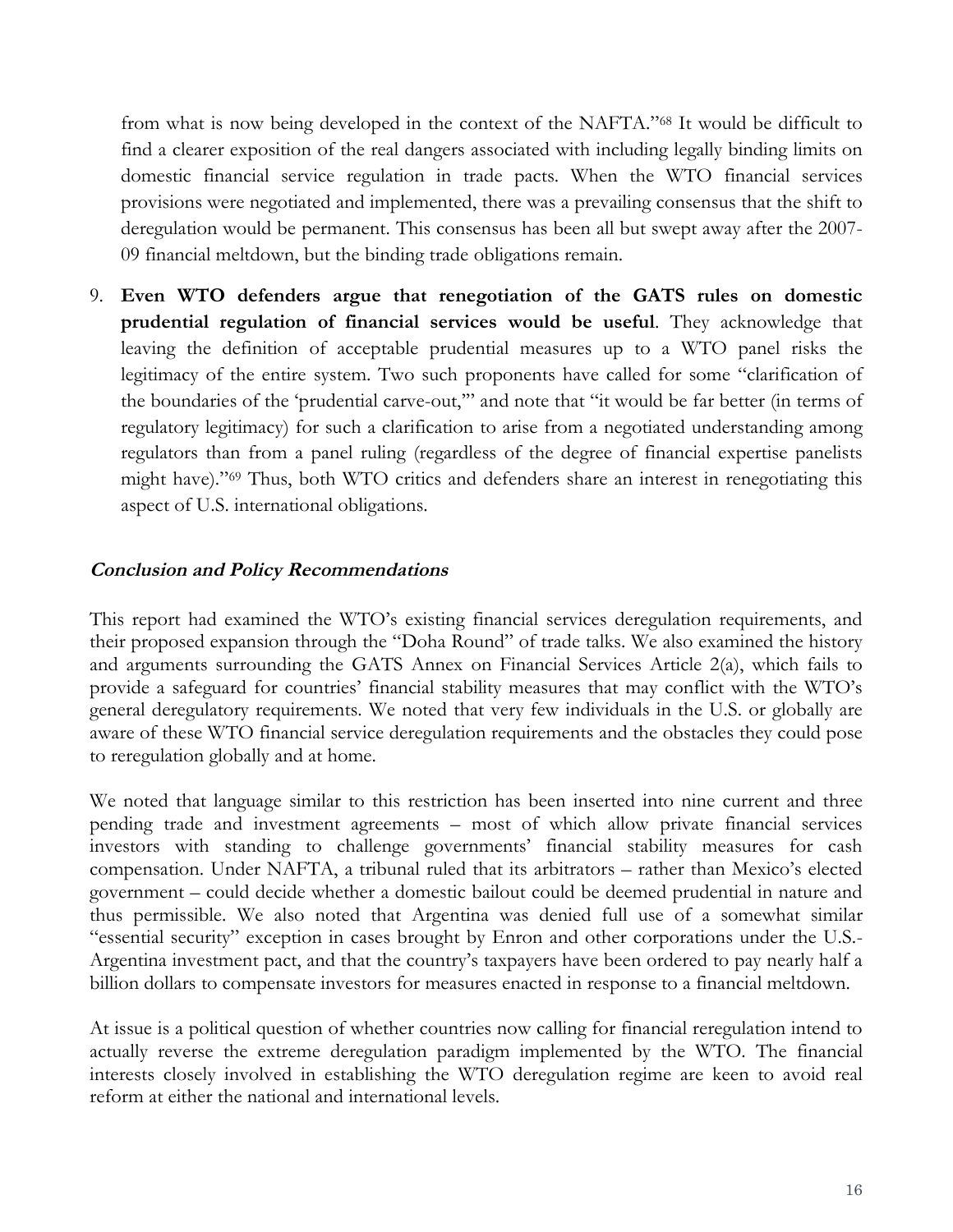The question of whether governments will commit to the real reforms needed will again come to the forefront at the September G-20 summit in Pittsburgh. The summit Communiqué is expected to once again simultaneously call for reregulation and the completion of the WTO Doha Round (with its further deregulation). It is not possible to have it both ways.

Moreover, failure to remedy the existing WTO financial service deregulation requirements and eliminate further Doha Round financial service deregulation will fuel general public ire against the current terms of globalization generally and the WTO specifically.

As a legal matter, these problems are easy to remedy. For instance, the current WTO provisions that fail to safeguard prudential measures must be revised to ensure that financial stability measures are truly safeguarded from attack at the WTO. The current Article 2(a) of the GATS Annex on Financial Services must be replaced with the following language to ensure that prudential measures are not subject to WTO challenge:

"*Domestic Regulation:* Notwithstanding any other provisions of the Agreement, a Member shall not be prevented from adopting or maintaining measures relating to financial services it employs for prudential reasons, including for the protection of consumers, investors, depositors, policy holders, or persons to whom a fiduciary duty is owed by a financial services supplier, or to ensure the integrity and stability of the financial system. For greater certainty, if a Party invokes this provision in the context of consultations or an arbitral proceeding initiated under the Dispute Settlement Understanding, the exception shall apply unless the Party initiating a dispute can demonstrate that the measure is not intended to protect consumers, investors, depositors, policy holders, or persons to whom a fiduciary duty is owed by a financial services supplier, or is not intended to ensure the integrity and stability of the financial system."

Such a measure would allow countries to define for themselves what prudential regulations are required to ensure financial stability, and provide a default in favor of such measures' sanctity, while also providing a means for countering attempts to abuse such a designation. A similar approach was used to amend the Essential Security exceptions of four FTAs negotiated by the Bush administration.[70](#page-21-40) Similar revisions should be made to other U.S. trade and investment pacts.[71](#page-21-13)

There are additional steps that must be taken to ensure that financial stability measures are not threatened by WTO rules. First, is "do no further harm": there should not be further financial service deregulation in any international agreement coming after the hard-learned lessons of the crisis. Practically, this means that the demands and offers on financial services should be taken off the Doha Round negotiating table. There should be a moratorium on financial service commitments for countries now negotiating terms of accession to the WTO, given that the crisis has proven the perils of the extreme deregulation model. Further, the financial service provisions of the pending FTAs with Korea, Panama and Colombia must be renegotiated.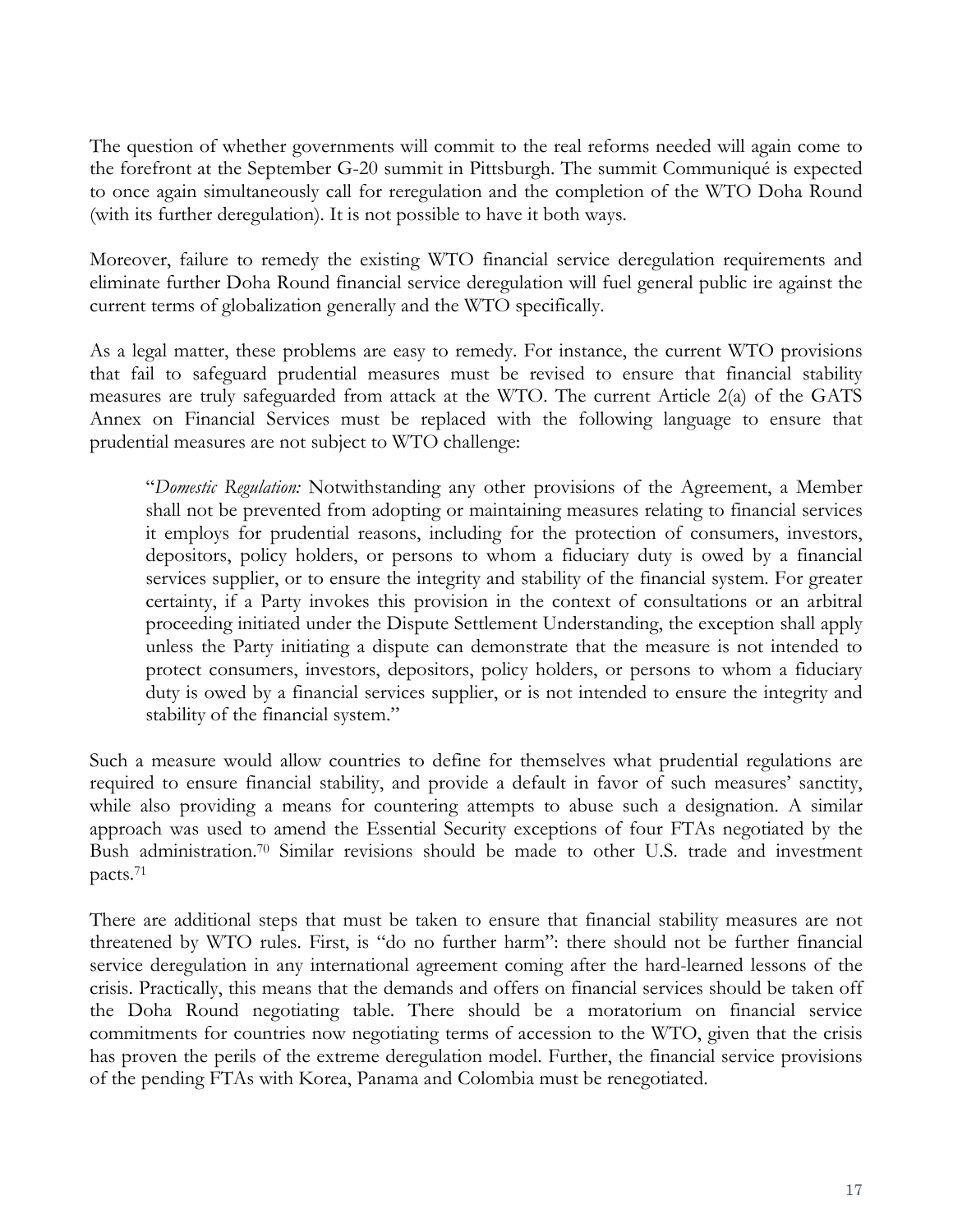Second, the existing WTO and FTA terms that limit financial reregulation should be renegotiated. This includes elimination of the Understanding on Commitments in Financial Services. Revoking this text would eliminate the most extreme financial deregulation rules that apply to countries like the United States, Nigeria and most developed nations. As well, the deregulatory elements of the GATS market access rules – namely GATS Article XVI(2) – should also be eliminated. Getting rid of this text restores the policy space to address the "too big to fail" problem. Effectively, this change would separate out commitments to provide market access from requirements to simultaneously deregulate such offered sectors.

Third, the new constraints on all service sector domestic regulations now under negotiation in the Doha Round must be jettisoned. Given the brutal lessons the current crisis has provided with respect to the perils of extreme financial service sector deregulation – and the Enron scandal provided with respect to energy service deregulation – the WTO GATS Working Party on Domestic Regulation should simply be shut down and its draft agreement scrapped. There is no excuse for having such a negotiating group, whose remit is to limit domestic regulation at the very time WTO countries are committed to reregulating.

Also, if the Doha Round were concluded, one of the texts that would be automatically implemented is new "disciplines" to restrict non-discriminatory regulations in the accounting sector. These disciplines, which the infamous Arthur Andersen firm helped formulate, will restrict accounting regulations to what WTO tribunals judge "necessary," putting pressure on governments to deregulate as much as possible. This text should be scrapped.

Finally, unless the changes noted above to the WTO financial service terms are implemented, WTO signatory countries should agree to a period during which existing WTO financial services commitments may be withdrawn without being required to negotiate terms of compensation, according to normal WTO rules. Either the deregulatory aspects of the WTO financial service terms must be remedied through multilateral negotiations as part of the global reregulation effort, or countries must be allowed to safeguard their domestic reregulation efforts by withdrawing from WTO commitments that undermine such efforts.

For More Information on WTO Service-Sector Regulatory Constraints and Which U.S. **Service Sectors Are Implicated:** *Please contact Public Citizen's Global Trade Watch at 202-546-4996. You can also visit our website [TradeWatch.Org](http://tradewatch.org/), where you will find a database detailing the U.S. WTO servicesector commitments, along with background materials describing the GATS rules and how to read the WTO schedules, fact sheets detailing how these rules affect regulation of an array of service sectors and more.*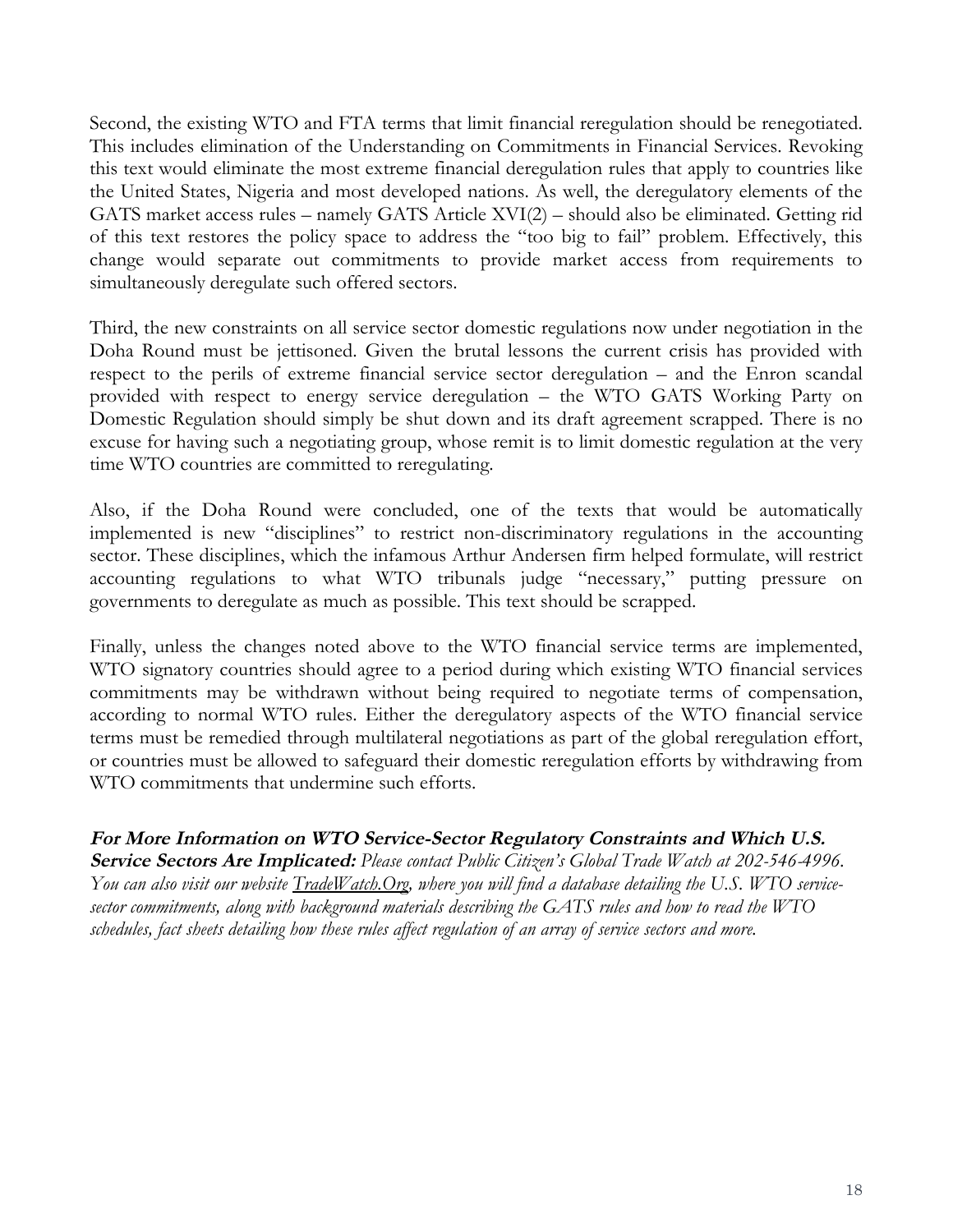#### **ENDNOTES**

<sup>1</sup> Texts of these instruments can be found at: http://www.wto.org/english/docs\_e/legal\_e/legal\_e.htm.

<sup>3</sup> Harry Freeman, "The Role of Constituents in U.S. Policy Development Towards Trade in Financial Services," in Alan Deardoff and Robert Stern, *Constituent Interests and U.S. Trade Policy,* (Ann Arbor: University of Michigan, 1999).

<sup>4</sup> Preliminary Draft of the Full Report of the Commission of Experts of the President of the UN General Assembly on Reforms of the International Monetary and Financial System, May 21, 2009, *available at*

http://www.un.org/ga/president/63/interactive/financialcrisis/PreliminaryReport210509.pdf, at 55.

<sup>5</sup> See Americans for Financial Reform, "Global Issues Paper, June 2009. Available at: http://ourfinancialsecurity.org/issues/working-in-theinternational-system/

<sup>6</sup> For instance, in March 2009 testimony to the House Foreign Affairs Committee, Phil Levy of the American Enterprise Institute said: "If I may beg your indulgence for one point, and this is on the repeated attacks on the financial services agreement. Let me just note that the WTO financial services agreement has an unusually strong carve-out for prudential regulation. Now this can be done for all manner of excuses, including to ensure the integrity and stability of the financial system, regardless of any other provisions of the GATS, and that is the General Agreement on Trade and Services, and I am citing paragraph two there. And so I know that time is short, and I won't beg further, but I wanted to put that on the record." (http://www.internationalrelations.house.gov/111/48001.pdf) Also, WTO Director-General Pascal Lamy, in an April 29, 2009 letter, said, "Opening trade does not equate deregulation. The WTO Doha Round does not include further financial services deregulation. Opening markets merely means that you would allow foreign providers of financial services to operate in your country playing by the same rules as your domestic providers… Nothing in the WTO Financial Services agreement prevents governments from taking any action to protect the sanctity of its financial system. Article 2 of the Financial Services Annex to the GATS is clear on this: '2. *Domestic Regulation:* (a) Notwithstanding any other provisions of the Agreement, a Member shall not be prevented from taking measures for prudential reasons, including for the protection of investors, depositors, policy holders or persons to whom a fiduciary duty is owed by a financial service supplier, or to ensure the integrity and stability of the financial system.' It is therefore up to each WTO member to decide the level of domestic regulation that it wants the operators in its market to respect, whether they are national or foreign operators. Nothing in the WTO rules prevent a member from doing so."

<sup>7</sup> Note: The following relate to the general and specific obligations of the GATS and associated texts. A given country's obligations can only be determined by looking at their specific commitments, and any relevant reservations that they took.

<sup>8</sup> GATS Article XVI(2) reads: "In sectors where market-access commitments are undertaken, the measures which a Member shall not maintain or adopt either on the basis of a regional subdivision or on the basis of its entire territory, unless otherwise specified in its Schedule, are defined as: (a) limitations on the number of service suppliers whether in the form of numerical quotas, monopolies, exclusive service suppliers or the requirements of an economic needs test; (b) limitations on the total value of service transactions or assets in the form of numerical quotas or the requirement of an economic needs test; (c) limitations on the total number of service operations or on the total quantity of service output expressed in terms of designated numerical units in the form of quotas or the requirement of an economic needs test; (d) limitations on the total number of natural persons that may be employed in a particular service sector or that a service supplier may employ and who are necessary for, and directly related to, the supply of a specific service in the form of numerical quotas or the requirement of an economic needs test; (e) measures which restrict or require specific types of legal entity or joint venture through which a service supplier may supply a service; and (f) limitations on the participation of foreign capital in terms of maximum percentage limit on foreign shareholding or the total value of individual or aggregate foreign investment." As legal studies have argued, policies that restrict individual firms are not clearly excluded from coverage by several of the XVI(2) disciplines. See Markus Krajewski, *National Regulation and Trade Liberalization in Services,* (The Hague: Klewer Law International, 2003), at 90-91

<sup>9</sup> Johnson says, "too big to fail is too big to exist." See http://baselinescenario.com/2009/04/09/what-next-for-banks/

<sup>10</sup> "United States - Measures Affecting the Cross-Border Supply of Gambling and Betting Services - AB-2005-1 - Report of the Appellate Body," WTO Document WT/DS285/AB/R, July 4, 2005, at 88.

<sup>11</sup> Strictly speaking, countries become bound to the Understanding's terms by inscribing some variation on the phrase "Commitments in this subsector are undertaken in accordance with the Understanding on Commitments in Financial Services" into a headnote in their schedule of GATS financial services specific commitments. Countries can adopt the Understanding for "insurance" or "banking and, other financial services" or both.

<sup>12</sup> The Understanding's Article B(5) reads: "Each Member shall grant financial service suppliers of any other Member the right to establish or expand within its territory, including through the acquisition of existing enterprises, a commercial presence." Note that Sri Lanka's commitments under the Understanding are restricted to non-insurance financial services.

<sup>13</sup> See text at http://www.wto.org/english/docs\_e/legal\_e/54-ufins\_e.htm (This provision is written as an "endeavor to" clause, meaning the obligation is to try to achieve the goal. This stands in sharp contrast to the other obligatory provisions in the Understanding, in which a country is *required* to deregulate or to permit foreign forms to establish a presence. However, this clause is worth noting because it so perfectly embodies the philosophy underlying the entire WTO approach to financial services.)

<sup>14</sup> GATS Article VI(4) instructed the WTO Council for Trade in Services to develop and establish disciplines on non-discriminatory domestic regulations, procedures and requirements. This article specified that these "disciplines shall aim to ensure that such requirements are… not more burdensome than necessary to ensure the quality of the service." The Council's Working Party on Domestic Regulation, in its March 20, 2009 proposed "Disciplines on Domestic Regulation Pursuant to GATS Article VI:4", says that "Measures relating to licensing requirements and procedures, qualification requirements and procedures, and technical standards shall be pre-established, based on objective and transparent criteria and relevant to the supply of the services to which they apply." This text says that members "shall ensure" that licensing

<sup>2</sup> See Public Citizen's dispute settlement tally at: http://www.citizen.org/documents/WTODisputesSummaryOnePagerwtables.pdf.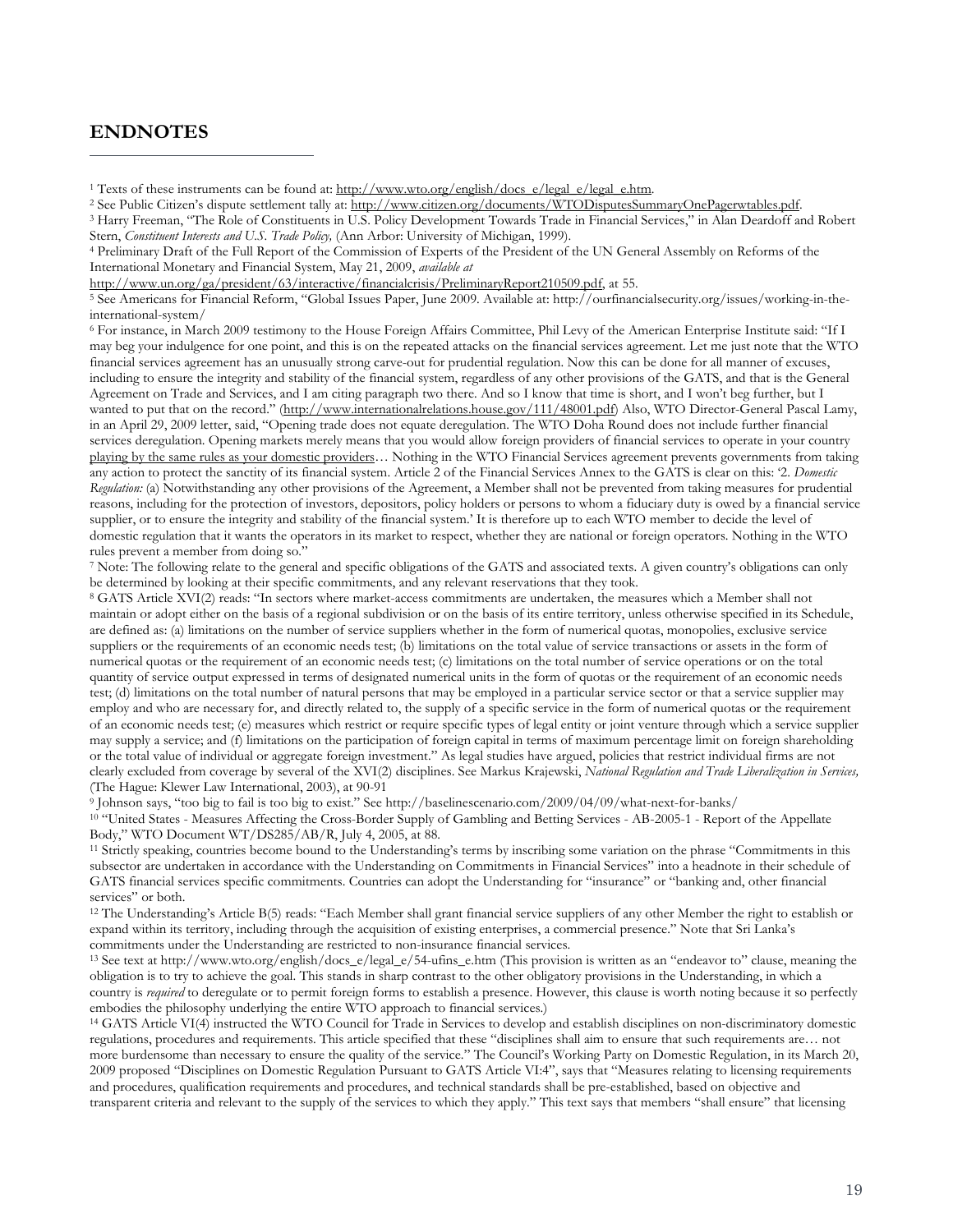and qualifications procedures "are as simple as possible and do not in themselves constitute a restriction on the supply of services." The requirements that such measure be "objective," "relevant" and "reasonable" are repeated throughout.

<sup>15</sup> The November G-20 Summit Communiqué said: "We underscore the critical importance of rejecting protectionism and not turning inward in times of financial uncertainty. In this regard, within the next 12 months, we will refrain from raising new barriers to investment or to trade in goods and services, imposing new export restrictions, or implementing World Trade Organization (WTO) inconsistent measures to stimulate exports. Further, we shall strive to reach agreement this year on modalities that leads to a successful conclusion to the WTO's Doha Development Agenda with an ambitious and balanced outcome. We instruct our Trade Ministers to achieve this objective and stand ready to assist directly, as necessary." (See http://www.nytimes.com/2008/11/16/washington/summit-text.html). The April G-20 Summit said: "We remain committed to reaching an ambitious and balanced conclusion to the Doha Development Round, which is urgently needed. This could boost the global economy by at least \$150 billion per annum. To achieve this we are committed to building on the progress already made, including with regard to modalities." (See http://www.forbes.com/2009/04/02/communique-g20-text-markets-equity-economy.html) <sup>16</sup> The other two planks are agricultural and manufacturing liberalization.

<sup>17</sup> But these rules ban countries for maintaining or establishing prohibitions on the total value of services transactions or total number of service operations or assets. This is an absolute ban, which is to say such policies simply are forbidden to exist in a country that has made commitments under these rules. This type of request involves the deregulation of policies designed to limit the size of financial firms (and thus deal with the too big to fail problem), their legal forms, or firewalls between different financial service businesses to limit risk contagion across sectors.

<sup>18</sup> "Communication from Switzerland – GATS 2000: Financial Services," WTO document S/CSS/W/71, May 4, 2001.

<sup>19</sup> Patricia J. Arnold, "Disciplining domestic regulation: the World Trade Organization and the market for professional services," *Accounting, Organizations and Society*, 30: 4, May 2005.

<sup>20</sup> "Communication from the European Communities and their Member States: GATS 2000: Financial Services," WTO document S/CSS/W/39, Dec. 22, 2000.

<sup>21</sup> "Communication from Australia – Negotiating Proposal for Financial Services," WTO document S/CSS/W/66, March 26, 2001.

<sup>22</sup> "Different regulations applied by sub-central and local governments on types of operation, ceiling on equities sharing, or other limitations on trade in financial services act as critical barriers to establishing or expanding operations of services suppliers. Therefore, the financial services negotiations should aim at harmonizing different regulations maintained by sub-central and local governments." See "Communication from the Republic of Korea: Negotiating Proposal for Financial Services," WTO document S/CSS/W/86, May 11, 2001.

<sup>23</sup> "Groups Urge World Leaders to Change Course on Global Financial Deregulation," Americans for Financial Reform, Sept. 15, 2009. Available at: http://ourfinancialsecurity.org/2009/09/groups-urge-world-leaders-to-change-course-on-global-financial-deregulation/. <sup>24</sup> Alistair MacDonald, "U.S. Enters Europe's Fund Debate," *Wall Street Journal,* July 27, 2009. Available at:

http://online.wsj.com/article/SB124864567973282125.html

<sup>25</sup> See "Financial Regulatory Reform: A New Foundation," U.S. Government, July 2009, at 85. Available at:

http://www.financialstability.gov/docs/regs/FinalReport\_web.pdf.

<sup>26</sup> "Waxman Climate Change Bill Could Violate WTO Rules, Experts Say," *Inside U.S. Trade,* April 3, 2009; "Indonesia Says U.S. Tobacco Bill Violates WTO Rules, Holds Off On Legal Challenge," *Inside U.S. Trade,* Aug. 25, 2009; "EU Questions Dingell FDA Draft, Seeks Regulatory Harmonization," *Inside U.S. Trade,* May 9, 2008; "Industries Clash Over 'Buy American' Provisions In Stimulus Package," *Inside U.S. Trade,* Jan. 20, 2009.

<sup>27</sup> For instance, an October 1989 Bush administration document contained the provision "The Parties recognize the right of each Party to regulate within its territories the provision of covered services, including the right of Parties to introduce new measures consistent with this Agreement. Parties shall ensure that such measures are not prepared, adopted or applied, the intent or effect of which is to nullify or impair the obligations of this Agreement. See United States, "Agreement on Trade in Services," MTN.GNS/W/75, Oct. 17, 1989. A Bush proposal from July 1990 got even closer to the final language (see "Note on the Meeting of 12-13 July 1990," GATT Document MTN.GNS/FIN/2, Aug. 10, 1990, at 13.)

<sup>28</sup> "Dunkel Draft," GATT Document MTN.TNC/W/FA, Dec. 20, 1991.

<sup>29</sup> Harry Freeman, "The Role of Constituents in U.S. Policy Development Towards Trade in Financial Services," in Alan Deardoff and Robert Stern, *Constituent Interests and U.S. Trade Policy,* (Ann Arbor: University of Michigan, 1999); William Drake and Kalypso Nicolaidis, "Ideas, Interests, and Institutionalization: 'Trade in Services' and the Uruguay Round," *International Organization,* 46: 1, Winter 1992; Chakravarthi Raghavan, "Financial Services, the WTO and Initiatives for Global Financial Reform," forthcoming; "Statement by Secretary Rubin and Ambassador Barshefsky Regarding the Successful Conclusion of the WTO Financial Services Negotiations," U.S. Treasury Department Press Release, Dec. 13, 1997.

<sup>30</sup> Chakravarthi Raghavan, "Financial Services, the WTO and Initiatives for Global Reform," Intergovernmental Group of 24, August 2009, at 21.Available at: http://www.g24.org/cr0909.pdf

<sup>31</sup> Working Group on Financial Services Including Insurance, "Note on the Meeting of 11-13 June 1990," GATT Document MTN.GNS/FIN/1, July 5, 1990, at 23.

<sup>32</sup> "Communication from the Delegation of Malaysia," GATT Document MTN.GNS/FIN/W/3, Sept. 12, 1990.

<sup>33</sup> See Wendy Dobson and Pierre Jacquet, *Financial Services Liberalization and the WTO,* (Washington, D.C.: Institute for International Economics, 1998), at 77; Sydney J. Key, "Trade Liberalization and Prudential Regulation: The International Framework for Financial Services," *International Affairs,* 75: 1, January 1999; Pierre *Sauvé* and *James Gillespie* "Financial Services and the GATS 2000 Round," *Brookings-Wharton Papers on Financial Services*, 2000; Kalypso Nicolaidis & Joel P. Trachtman, *From Policed Regulation to Managed Recognition: Mapping the Boundary in GATS, in* GATS 2000: New Directions In Services Trade Liberalization, (Pierre Sauvé & Robert M. Stern, eds., 2000); Eric H. Leroux, "Trade in Financial Services under the World Trade Organization," *Journal of World Trade,* 36:3, 2002; Joel Trachtman, "Lessons for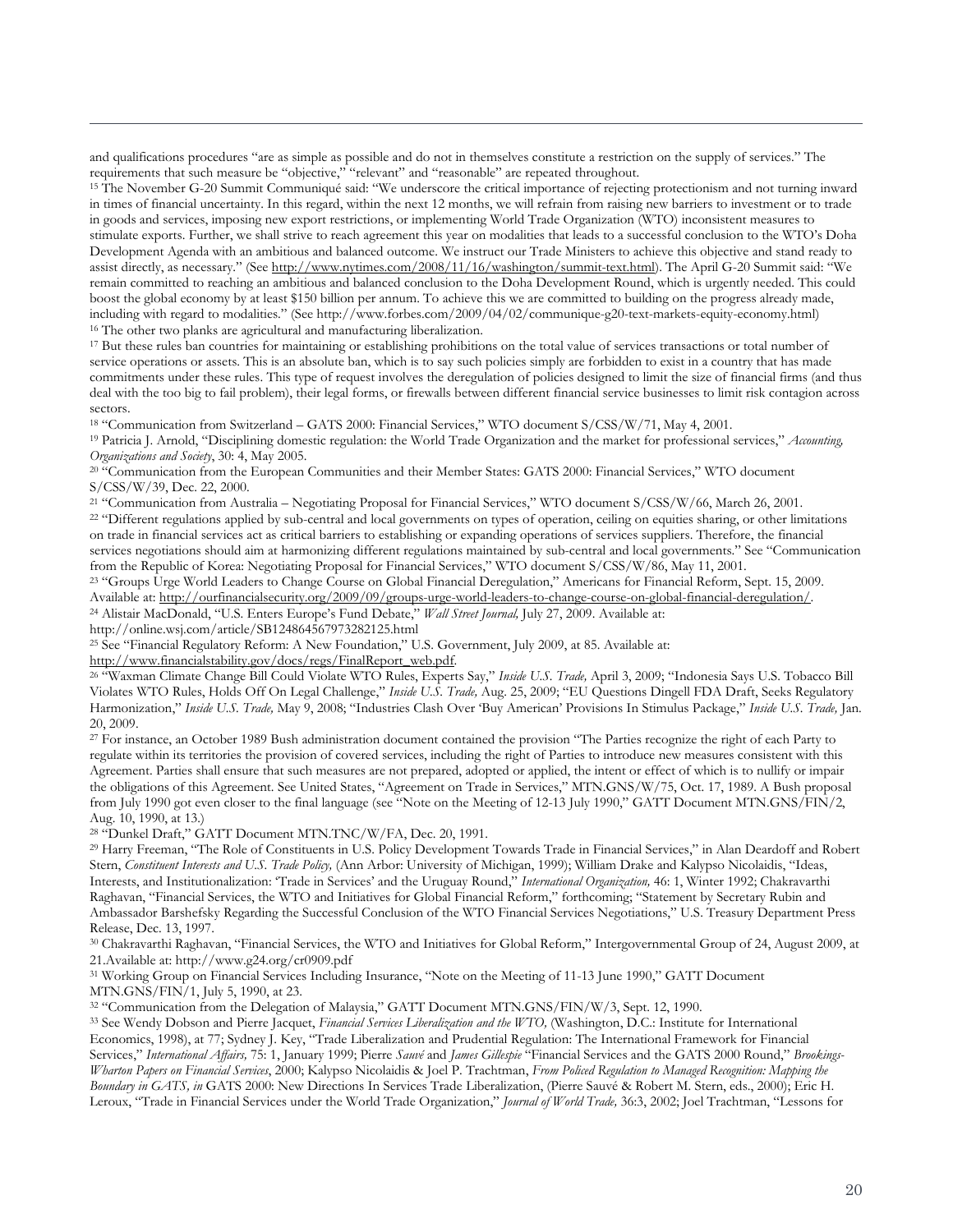GATS Article VI from the SPS, TBT and GATT Treatment of Domestic Regulation," January 2002; Aaditya Mattoo and Sacha Wunsch, "Pre-Empting Protectionism in Services: The WTO and Outsourcing," World Bank Policy Research Working Paper No. 3237, March 11, 2004; Juan Marchetti and Petros Mavroidis, "What are the Main Challenges for the GATS Framework? Don't Talk About Revolution," *European Business Organization Law Review*, 5:3, 2004; Laura Páez, "GATS Financial Services Liberalization: How do OECD Members Schedules Impact Commercial Banking FDI?" *Journal of World Trade,* 42:6, December 2008; and Wei Wang, "The Prudential Carve-out," in Kern Alexander and Mads Andenas (eds.), *The World Trade Organization and Trade in Services,* (Amsterdam: Martinus Nijhoff Publishers, 2008). <sup>34</sup> "Communication from Mexico: Test of the Applicability Of Concepts, Principles And Rules To The Financial Services Sector," GATT Document MTN.GNS/W/71, Sept. 15, 1989; "Communication from Cameroon, China, Egypt, India, Kenya, Nigeria and Tanzania," GATT Document MTN.GNS/W/101, May 4, 1990.

<sup>35</sup> "Communication from Colombia," GATT Document MTN.TNC/W/67, Feb. 11, 1991, and "Communication from Colombia," GATT Document MTN.TNC/W/68, Feb. 20, 1991.

<sup>36</sup> George Packer, "Call to curb London from UK watchdog," *Financial Times,* Aug. 27, 2009.

<sup>37</sup> For Minsky's recommendations, see Hyman P, Minsky, *Stabilizing an Unstable Ecnoomy,* (New York: McGraw Hill, 2008), at 355 and 367-368. For Boyd's remarks, see video of a forum at the Economic Policy Institute from Sept. 9, 2009. Available at:

http://www.epi.org/publications/entry/event20090909/.

<sup>38</sup> Aaditya Mattoo, "Financial Services and the World Trade Organization," World Bank Research Working Paper 2184, September 1999. Available at: http://papers.ssrn.com/sol3/papers.cfm?abstract\_id=629174

<sup>39</sup> Christine Kaufmann and Rolf Weber, "Reconciling Liberalized Trade in Financial Services and Domestic Regulation," in Kern Alexander and Mads Andenas (eds.), *The World Trade Organization and Trade in Services,* (Amsterdam: Martinus Nijhoff Publishers, 2008). See also Bart de Meester, "Testing the European Prudential Conditions for Banking Mergers in the Light of Most Favored Nation in the GATS," Leuven Centre for Global Governance Studies, Working Paper 10, January 2008; Mamiko Yokoi-Arai, "GATS' Prudential Carve Out in Financial Services and its Relation with Prudential Regulation," *International and Comparative Law Quarterly,* 2009. For more on Basel II's flaws, see Tarullo, 2008.

<sup>40</sup> Daniel Tarullo, *Banking on Basel: The Future of International Financial Regulation,* (Washington, D.C.: Peterson Institute for International Economics, 2008).

<sup>41</sup> "Disagreement over whether a particular measure falls within the prudential carve-out is subject to WTO dispute settlement procedures and thus potentially to determination by a dispute settlement panel. Most regulators, however, do not appear to be particularly concerned about this possibility. For one thing, prudential issues are dealt with intensively in other fora, as discussed in the following section, so there is some basis for assuming that certain types of rules will always be considered prudential. Moreover, if a country was concerned that a particular measure might not be generally accepted as prudential in the future, it listed that measure as an exception in its schedule of commitments. Another very important reason for the apparent lack of concern is that only governments--not private parties--may bring claims to dispute settlement in the WTO; and, in the absence of a truly egregious action, governments may prefer to respect each other's ability to determine which rules may be prudential." See Sydney J. Key, "Trade Liberalization and Prudential Regulation: The International Framework for Financial Services," *International Affairs,* 75: 1, January 1999, at 67-68.

<sup>42</sup> "Panamá protegerá sus servicios internacionales y financieros," *Xinhua Spanish,* Aug. 6, 2009. Available at:

http://spanish.peopledaily.com.cn/31617/6720014.html.

43 Council for Trade in Services, "Report of the Meeting Held on 9 July 2001," WTO S/C/M/54, Released Aug. 27, 2001. In this meeting, the Panamanian delegation's intervention focused on how GATS exceptions would not apply to OECD measures on harmful tax havens, because Panama does not have any double taxation treaties (which is one of the GATS exceptions). In regards to the other exception, on the "the imposition or collection of direct taxes in respect to services or service supplier of other members," the Panamanian delegation said: "It was difficult to imagine how the Panamanian tax regime could have an impact on the ability of other jurisdictions to impose and collect taxes on Panamanian services or suppliers that required the application of discriminatory measures, measures distinct to those used in the cases of other suppliers other than nationality."

<sup>44</sup> Available at: http://www.state.gov/documents/organization/38710.pdf.

<sup>45</sup> See texts at http://www.ustr.gov/trade-agreements/bilateral-investment-treaties/bit-documents.

46 Available at: http://www.ustr.gov/sites/default/files/uploads/agreements/fta/australia/asset\_upload\_file610\_5158.pdf, at 4.

<sup>47</sup> Available at: http://www.ustr.gov/sites/default/files/uploads/agreements/fta/bahrain/asset\_upload\_file782\_6285.pdf, at 4.

48 Available at: http://www.ustr.gov/sites/default/files/uploads/agreements/cafta/asset\_upload\_file780\_5987.pdf, at 6.

49 Available at: http://www.ustr.gov/sites/default/files/uploads/agreements/fta/chile/asset\_upload\_file306\_4006.pdf, at 5-6.

50 Available at: http://www.ustr.gov/sites/default/files/uploads/agreements/fta/morocco/asset\_upload\_file441\_3843.pdf, at 5.

<sup>51</sup> Available at: http://www.ustr.gov/sites/default/files/uploads/agreements/fta/oman/asset\_upload\_file707\_8849.pdf, at 4.

52 Available at: http://www.ustr.gov/sites/default/files/uploads/agreements/fta/singapore/asset\_upload\_file708\_4036.pdf, at 99.

53 Available at: http://www.ustr.gov/sites/default/files/uploads/agreements/fta/colombia/asset\_upload\_file898\_10138.pdf, at 5.

54 Available at: http://www.ustr.gov/sites/default/files/uploads/agreements/fta/korus/asset\_upload\_file35\_12712.pdf, at 5.

55 Available at: http://www.ustr.gov/sites/default/files/uploads/agreements/fta/panama/asset\_upload\_file494\_10346.pdf, at 5-6. (The Jordan FTA incorporates both countries' GATS commitments. Available at: http://www.ustr.gov/webfm\_send/1041, at 3.)

<sup>56</sup> Anne van Aaken and Jurgen Kurtz, "The Global Economic Crisis and International Economic Law," University of St. Gallen Working Paper No. 2009-04, June 2009, at 1. See also Abba Kolo and Thomas Wälde, "Economic crises, capital transfer restrictions and investor protection under modern investment treaties," *Capital Markets Law Journal* 3:2, March 2008.

<sup>57</sup> Mary Bottari and Lori Wallach, "NAFTA Chapter 11 Investor-State Cases: Lessons for the Central America Free Trade Agreement," Public Citizen Report, February 2005. Available at: http://www.citizen.org/documents/Chapter%2011%20Report%20Final.pdf